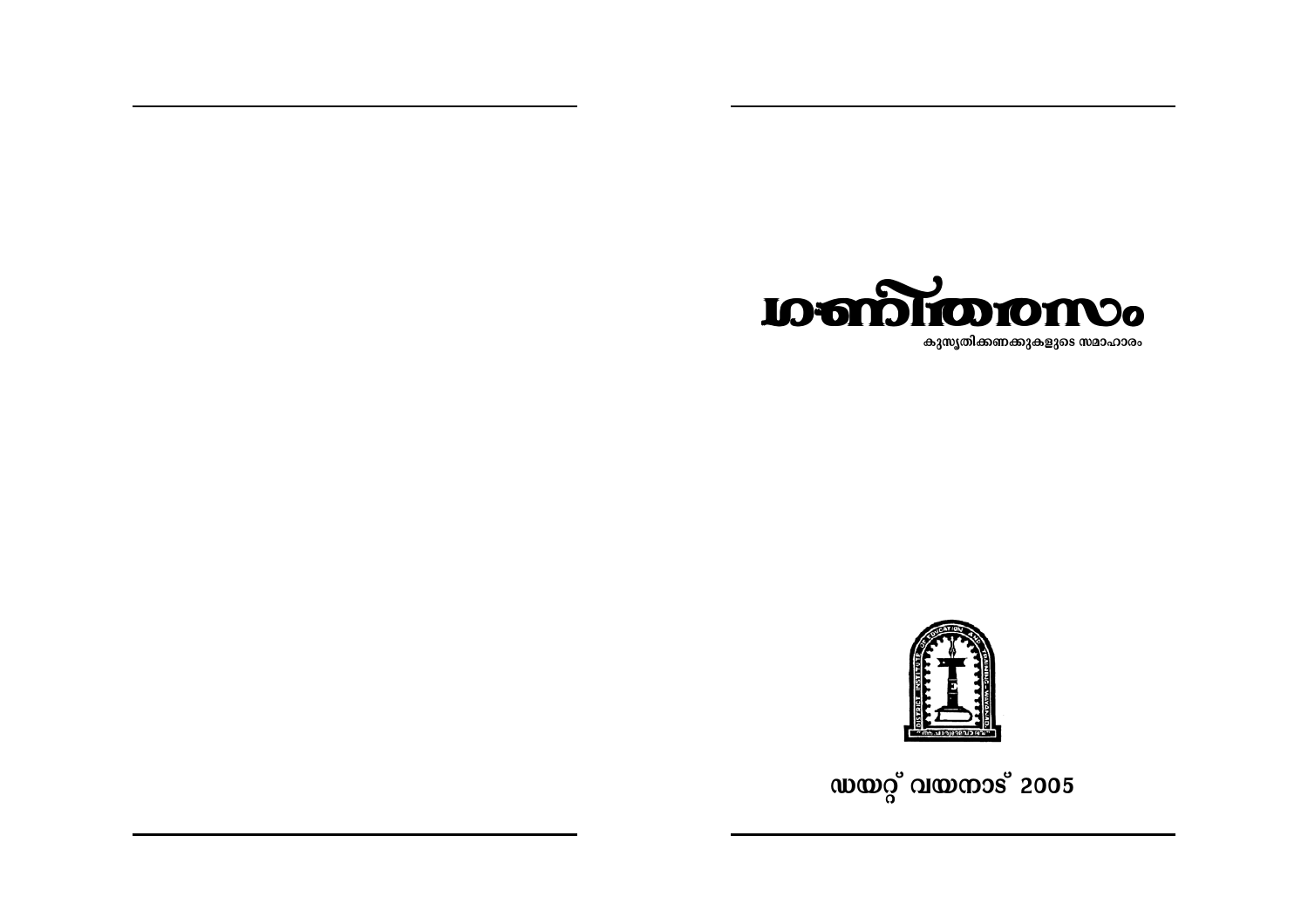## മുഖമൊഴി

ഗണിതത്തിൽ ചിന്തിക്കാൻ കുസ്യതിക്കണക്കുകൾ നമ്മെ പ്രേരിപ്പിക്കുന്നു. ചിന്തകളിലെ കണക്കുകൾ എപോഴും രാമൂർത്തങ്ങളായിരിക്കും. രാവയിൽ വെലു വിളികളുണ്ട്, നർമ്മശകലങ്ങളുണ്ട്, മൊമ്പരുദ്ധ്യങ്ങളുണ്ട്, കളിയാക്കലുകളുണ്ട്. ചിന്തയെ പരിപോഷിപ്പിക്കാൻ, ഉദ്ദീ പിപ്പിക്കാൻ, കുഴക്കുന്ന ഈ പ്രശ്നങ്ങൾക്ക് അളവറ്റ ശക്തിയുണ്ട്. പ്രശ്നാപ്യവാനക്കേഷി വളുകത്താൻ ഇവ  $\beta$ 200 ( $\sim$ 82003002000).

വഖനാട് ഡഖറ്റിന്റെ രംധ്യാപകപരിശീലന പരി  $\sim$ วร์ไลดู์ไดง ออาเวอาไอโดอาอ  $\sim$ างอาเวอาอุดู ลายา ลาก $\sim$ തിക്കണക്കുകളുടെ സമാഹാരമാണിത്. അധ്യാപകരും വിദ്യാർത്മികളും ഇത്തരത്തിലുള്ള ഗണിത ക്കേളികൾ രുവിഷ്കരിക്കുകയും ഗണിത രസം രൂസ്വദിക്കുകയും മചയ്യണമെന്ന് ആത്മാരത്മാമായി ആഗ്രഹിക്കുന്നു. അതിന് கு வலைக்கை குற புருக்கை.

> ജോർജ്ജ് ജോസഫ് പ്രിൻസിപ്പാൾ ഡയറ് വയനാട്.

### ഒന്നാം ഭാഗം

''ചേച്ചിയുടെ അമ്മയുടെ പ്രായം എത്രയാണ്'? ആതിരയോടുള്ള ചോദ്യം അപ്രതീക്ഷിതമായിരുന്നു!.

ആതിര അനുവിന്റെ കൂട്ടുകാരിയാണ്. ബാബുവിന്റെ സഹോദരി അനു അഞ്ചാം ക്ലാസ്സിൽ പഠിക്കുന്ന കുട്ടിയാ ണെങ്കിലും ഒൻപതാം ക്ലാസിലെ ആതിര അവളുടെ കൂട്ടുകാരിയാണ്.

കണക്കിലെ കളികളും കുസ്വതികളും തന്നെയാണ് അനുവിനെയും ആതിരയെയും അടുപ്പിച്ചത്. ഏതായാലും ബാബുവിന്റെ ഉദ്ദേര്വം അവർക്ക് മനസ്സിലായില്ല.

 $"$ വയസ്സ് എന്നോട് പറയരുത് $"$ , ബാബു തുടർന്നു.

''എന്നാപ്പിന്നെ എന്തിനാ ചോദിച്ചത്''? അനുവിന്റെ തമാശ കലർന്ന ചോദ്വം.

 $"$ ഇതാ ഈ കവർ കണ്ടോ? ഒട്ടിച്ചതാണ് $"$ .

വീണ്ടും ബാബുവിന്റെ സസ്പൻസ്!

 $(1)$ 

''ആതിരച്ചേച്ചിയുടെ അമ്മയുടെ വയസ്സ് രണ്ട് അക്കങ്ങളുള്ള ഒരു സംഖ്വയല്ലേ? ആ രണ്ടക്കങ്ങളും തമ്മിൽ കൂട്ടണം. കൂട്ടിക്കിട്ടിയത് കൂട്ടാണം. *---*--<br>ആദ്യത്തെ സംഖ്യയിൽ നിന്നും *എപ്രക്ഷ് കോക്രമു*ക്കുക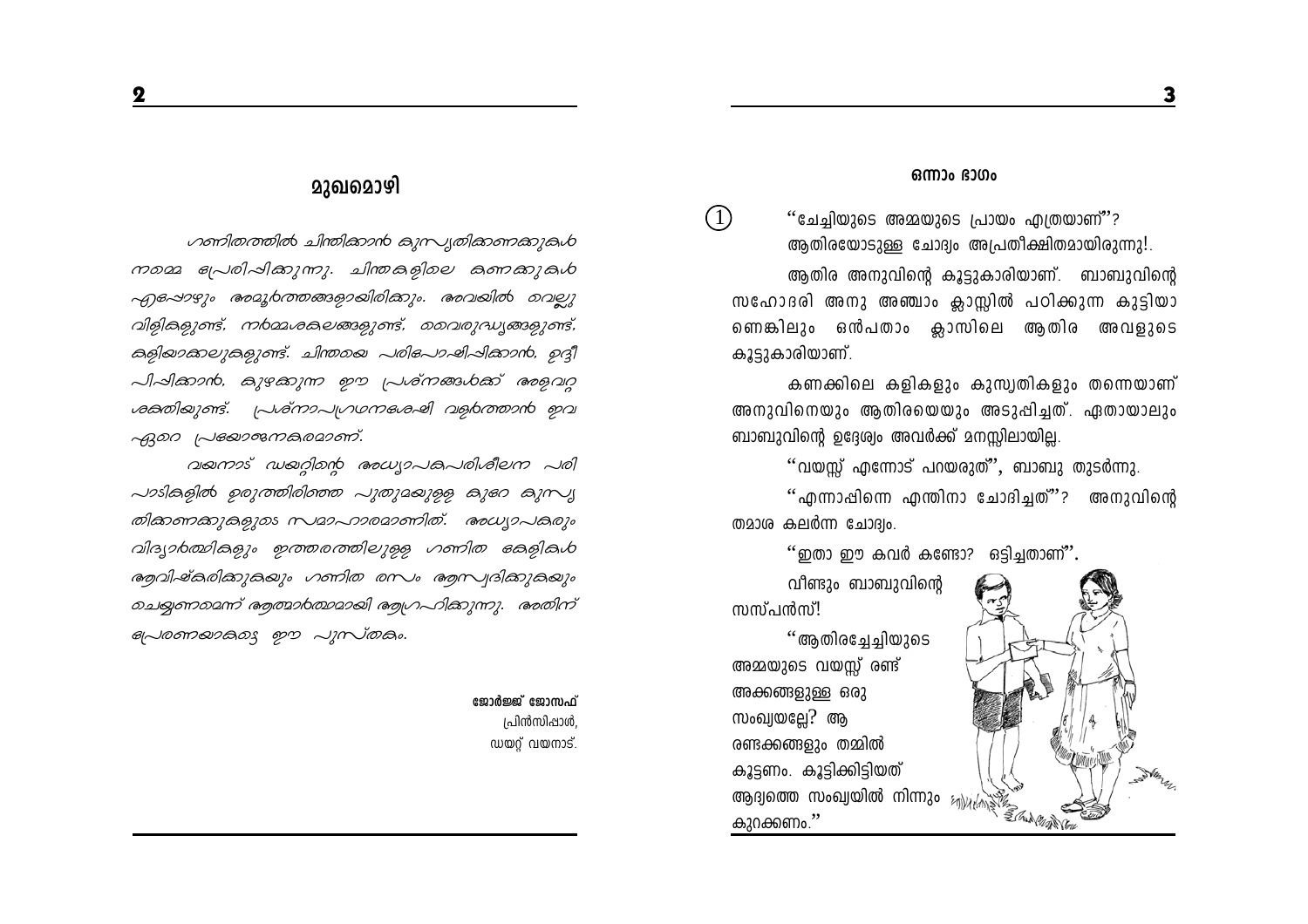"ഓ ... കുറച്ചു'' ആതിരക്ക് ബാബുവിന്റെ കുസ്വതി ഇഷ്ടമായി.

 $\cdot$ "അതിൽനിന്ന് നാല് കുറക്കണം $\cdot$ " ഇത്രയും പറഞ്ഞ് ബാബു മുമ്പു കാണിച്ച കവർ എടുത്ത് ആതിരക്കു കൊടുത്തു.



"ചേച്ചി ആ കവർ ഒന്നു തുറന്നു നോക്കണം''

അതിൽ ഒരാ ആതിര കവർ തുറന്നു കാണിച്ചു. കടലാസുകഷണം മാത്രമെ ഉള്ളൂ.

''ഇതെന്താ ഇതിലൊന്നും ഇല്ലല്ലോ!'' അനുവാണ് സൂക്ഷ്മ പരിശോധന നടത്തിയത്.

''നിങ്ങൾ ആ കടലാസ് വെള്ളത്തിലിടണം.'' ബാബു നിർദേശിച്ചു.

അവർ അങ്ങനെ ചെയ്തപ്പോൾ...! അതാ അതിൽ ഒരു സംഖ്വ! ്ചേച്ചിക്കു കിട്ടിയ സംഖ്യതന്നെയല്ലേ? $"$ 

 $``$ അതേ $"$ 

ആതിരയും തെല്ലൊന്നമ്പരന്നു.

് ബാബുചേട്ടന്റെ വിദ്വയെന്താ? $"$ 

''കടലാസിൽ സോഷുകൊണ്ടെഴുതിയതാണ്. അതെനിക്കറിയാം. പക്ഷെ. സംഖ്വ. എങ്ങനെ... ക്വത്വമായി? ആ... നമുക്ക് കണ്ടുപിടിക്കാം.''

"മൂന്നുനാലെണം ഇതുപോലെ ചെയ്തു നോക്ക്. കടലാസിൽ സോപ്പുകൊണ്ടെഴുതി വെള്ളത്തിലിട്ടാൽ എഴുത്ത് തെളിഞ്ഞു വരുന്നത് മാജിക്കാണ്. രഹസ്വം ആരോടും പറയരുത്.''

''കാപ്പി കുടിക്ക്'' അമ്മയുടെ വിളി.

അവർ അടുക്കളയിലേക്ക് പോയി. ആതിര അപ്പോഴും ബാബുവിന്റെ കുസ്വതിക്കണക്കിനെക്കുറിച്ച് അലോചിക്കുക യായിരുന്നു.

ചേച്ചീ ഇവിടെ അച്ഛനെയും അമ്മയുടെയും (2) അനുവിന്റെയും പ്രായം ചേർന്നാൽ മുത്തശ്ശിയുടെ പ്രായം കിട്ടും. എനിക്ക് അച്ഛന്റെ നാലിലൊന്നും അമ്മയുടെ മൂന്നിലൊന്നും (പായമുണ്ട്. അമ്മയുടെ പ്രായം എത്രയാണെന്ന് പറയാമോ?''

 $(3)$ അനുമോളെ ..... ആ കോഴികളെയെല്ലാം ഒന്ന് കൂട്ടിലാക്ക്" മുത്തശ്ശിയുടെ ദിവസവുമുള്ള ഓർമ്മപ്പെടുത്തലാണ്. '' മുത്തശ്ശിക്ക് എൺപതു വയസ്സായി. എന്നാലും കോഴികളെ വലിയ കാര്വമാണ്'' ബാബു പറഞ്ഞു. മുത്തശിക്ക് കോഴികൾ ഒന്നും രണ്ടുമല. 21 എണ്ണമാണ്. കോഴിക്കൂടുകളും മൂന്നെണ്ണം ഉണ്ട്.

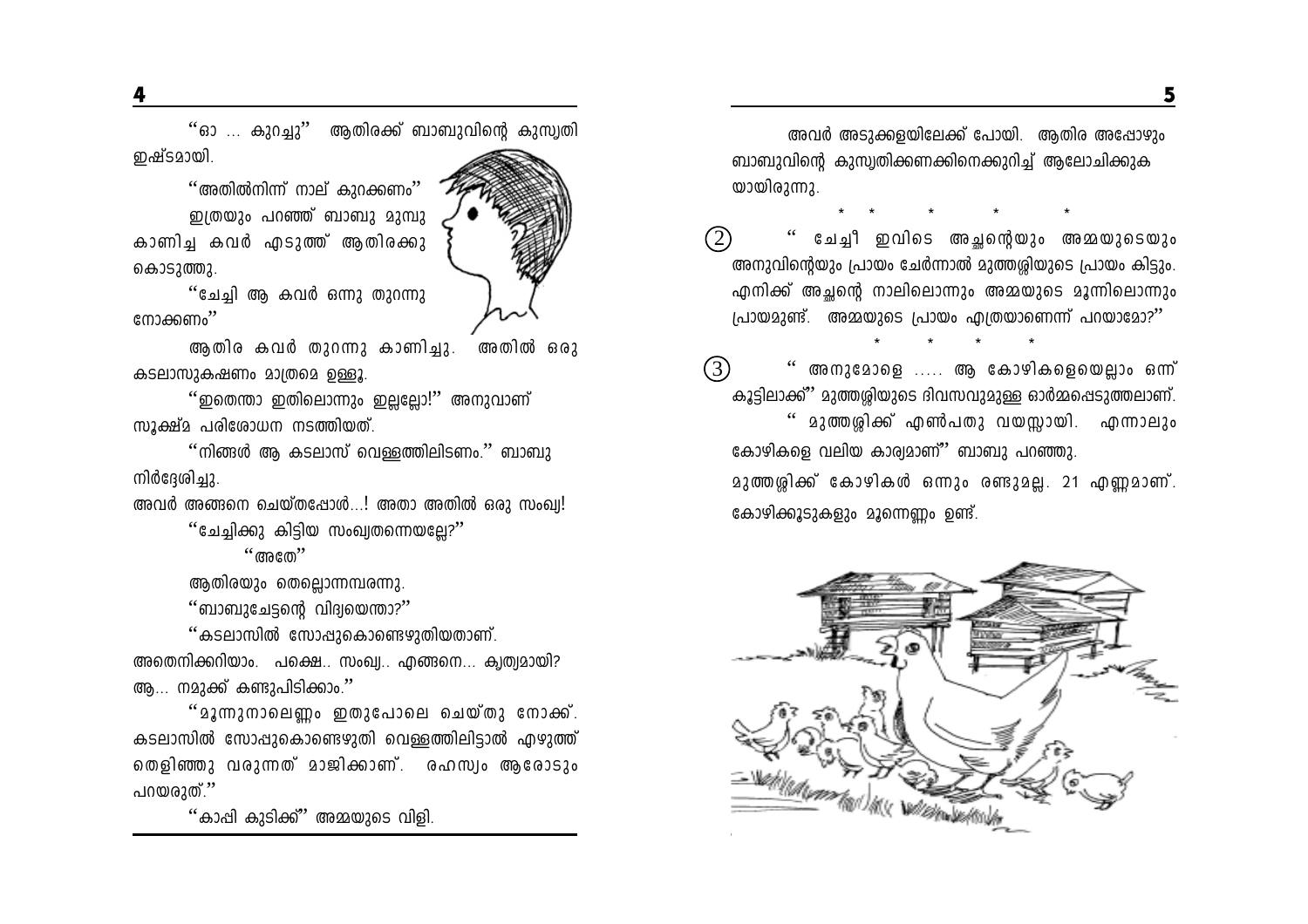മുത്തശ്ശീ, ഞാൻ എല്ലാ കോഴികളേം കൂട്ടിലടച്ചലോ. പക്ഷെ ഓരോ കൂട്ടിലും 7 കോഴികൾ വീതമല ഉള്ളത്. തുടർച്ചയായ മൂന്ന് ഒറ്റ സംഖ്യകളാണ്. ഓരോ കൂടിലും എത്ര കോഴികളാണുള്ള തെന്ന് പറയാമോ?''

അനുവിന്റെ കുസ്വതി മുത്തശ്ശിക്ക് ഇഷ്ടമായി.

കോഴിക്കുഞ്ഞുങ്ങളെ എണ്ണത്തിൽപ്പെടുത്തിയില അല്ലേ? $^{\prime}$ 

അനുവിന്റെ കോഴിക്കൂട് കണക്കിന് മുത്തശ്ശിയുടെ niomo;

 $\left( \widehat{4}\right)$ ''ഇതെല്ലാം കളയുകയാണോ?''

ഒഴിഞ്ഞ ഐസ്ക്രീം കപ്പുകൾ എറിഞ്ഞുകളയുന്നതു കണ്ട ആതിര ചോദിച്ചു.

"എന്താ, ഇതുകൊണ്ടും കണക്കുണ്ടോ?" അനു ചോദിച്ചു.

'' ആ.. അതെ... ഇന്നലെ ഞാനും ഷമീനയും ഐസ്ക്രീം കടയിൽ പോയി. അവിടെ നാല് ഒഴിഞ്ഞ ഐസ്ക്രീം കപ്പ് കൊടുത്താൽ ഒരു ഐസ്ക്രീം ഫ്രീയായി കിട്ടും. ഞങ്ങൾ 13 ഒഴിഞ്ഞ കപ്പുകൾ നൽകി. ഞങ്ങൾ എത്ര ഐസ്ക്രീം കഴിച്ചെന്ന് പറയാമോ?"

" മൂന്ന് " അനു ഉടനെ മറുപടി നൽകി.



 $\lq\lq$  അല്ല, നാല്" ബാബുവിന്റെ ഉത്തരം.

് ഇതിൽ ഏതായിരിക്കും **ശരി**?

അനു വീമ്പിളക്കി.

'' ആ..ഹാ.. എന്നിട്ടെന്തേ പറഞ്ഞില്ല?. ആരു തന്നു നിങ്ങൾക്ക് പൈസ?  $"$ 

അമ്മ കേട്ടു കൊണ്ടിരിക്കുന്നത് അനു ശ്രദ്ധിച്ചില്ല.

'' അതെയ്, ചുരിദാർ വാങ്ങാൻ അച്ഛൻ പത്തുരൂപയുടെ ഒരു കെട്ട് തന്നിരുന്നല്ലോ. അത് ശമ്പളം കിട്ടിയ പുത്തൻ നോട്ടുകളായിരുന്നു. അച്ഛൻ കെട്ട് പൊട്ടിച്ച് തന്നത് 3300 മുതൽ 3350 വരെയുള്ള നോട്ടുകളായിരുന്നു.''

''ചുരിദാറിന് 500 രൂപയെന്നല്ലെ പറഞ്ഞത്?പിന്നെ, നിങ്ങൾ എങ്ങനെ ഐസ്ക്രീം വാങ്ങി?''

'' അതെ, പക്ഷെ ............ അചനോട് ഞങ്ങൾ പറഞ്ഞിരുന്നു.''

അവർ എന്തായിരിക്കും പറഞ്ഞിട്ടുണ്ടാവുക?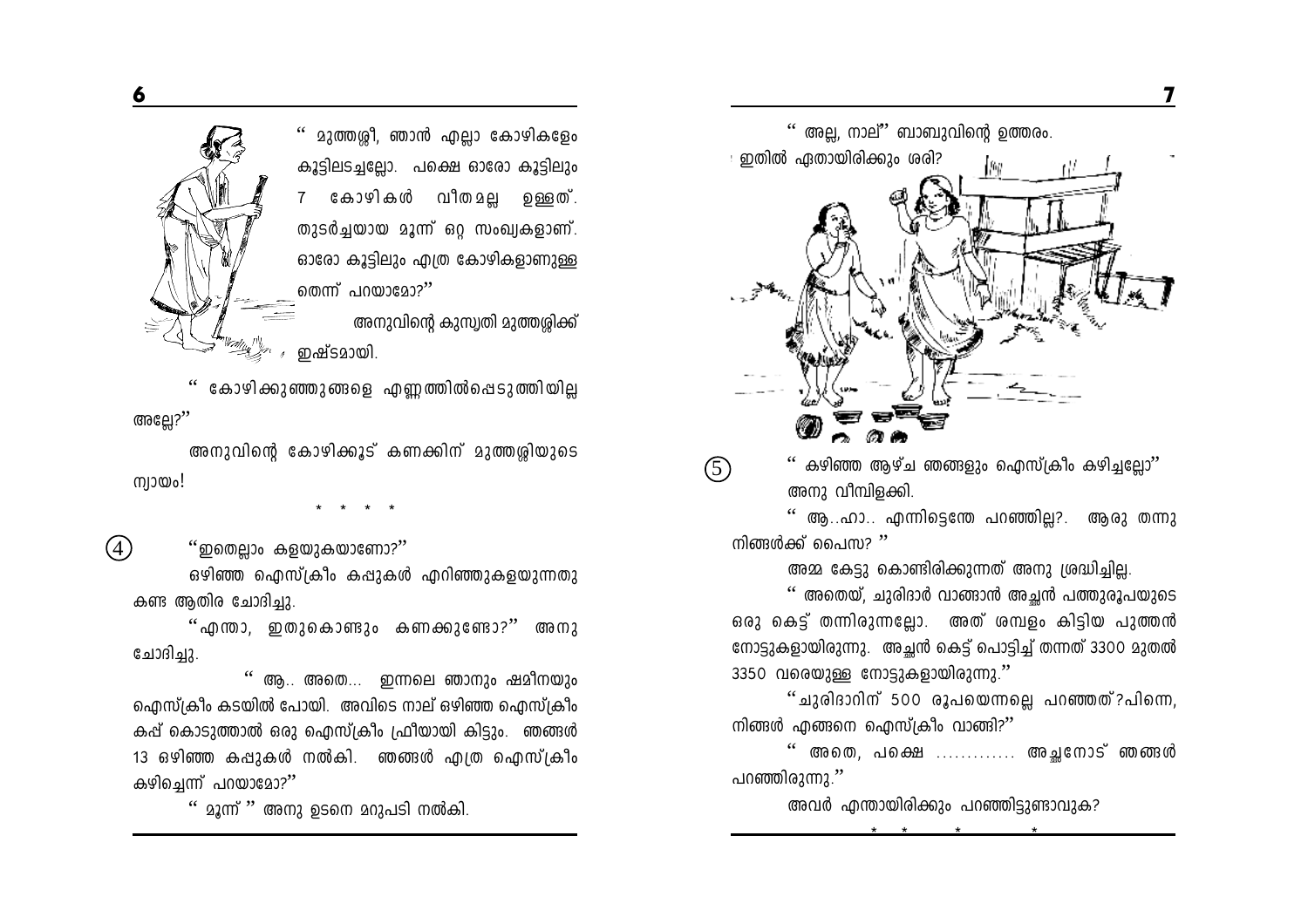**മൂന്നു പാത്രങ്ങളിൽ ലഡു** ഇരിക്കുന്നത് കണ്ടപ്പോൾ ആതിര ക്കൊരു സംശയം. ''ഇതെല്ലാം കൂടി ഒരു പാത്രത്തിലിട്ടു വെച്ചാൽ പാരേ?''

''എന്റെ പിറന്നാളാഘോഷത്തിന് വാങ്ങിയ ലഡു കുറെ ബാക്കി വന്നു. അത് മൂന്നു പാത്രങ്ങളിൽ തുല്വമായി വെച്ചു. കഴിഞ്ഞ ആഴ്ച ഒരു പാത്രം

കാലിയാക്കി. ബാക്കി രണ്ടു പാത്രത്തിലേതും എടുത്ത് അമ്മ മൂന്നു പാത്രങ്ങളിൽ തുല്വമായി വച്ചു. ഒരു പാത്രം ലഡുകൂടി തീർന്നപ്പോൾ അമ്മ ബാക്കിയുള്ള രണ്ടു പാത്രത്തിലേത് മൂന്നിലും തുല്യമായി വെച്ചു. അങ്ങനെ അത് നിയമമായി.''

''ബാബുവിന്റെ തരക്കേടില്ല''. കെട്ടുകഥ ആതിര കളിയാക്കി.

''എന്നാൽ ഇതു കേൾക്കൂ'' അവനൊരു ചോദ്യം എടു ത്തിട്ടു. ''എന്റെ പിറന്നാളിന് ബാക്കി വന്ന ലഡു

എത്രയാണെന്ന് പറയാമോ? പറഞ്ഞാൽ ഒരു പാത്രം ഇപ്പോൾത്തന്നെ കാലി യാക്കാം. ഒരു കാര്വമുണ്ട്. അമ്മയു ണ്ടാക്കിയ നിയമം വീണ്ടും അനുസരി ക്കേണ്ടിവരും!''

ആതിരക്ക് ഇതൊരു നിസ്സാര കണക്കായി തോന്നി. അവൾ ഉത്തരം പറഞ്ഞു.

ഒരു പാത്രത്തിലെ ലഡു മൂന്നുപേരുംകൂടി തീർത്തു. നിയമം പാലിക്കുകയും ചെയ്തു.

ആതിര പറഞ്ഞ ത്തെരം ഹന്തായിരിക്കും?

ഒരു ചതുരശ്ര മീറ്റർ വിസ്താരമുള്ള ഒരു കടലാസ് ഉണ്ട്. അത് ഒരു ചതുരശ്ര മില്ലിമീറ്റർ വിസ്താരമുള്ള കഷ ണങ്ങളായി ഭാഗിച്ച് ഒന്നിനോടൊന്ന് ചേർത്തുവച്ചാൽ എത്ര നീളമുണ്ടാകും?

''ആതിരക്ക് തേൻ വേണമെന്ന് പറഞ്ഞിരുന്നല്ലോ'' അമ്മ ഓർമപ്പെടുത്തി. '' ഞാൻ എടുത്തു വെച്ചിട്ടുണ്ട്. അടുക്കളയിൽ തന്നെയുണ്ട്. ക്വത്വം ഒരു ലിറ്റർ'' ബാബു അക്കാര്വം മറന്നു പോയിട്ടില്ലായിരുന്നു.

പക്ഷെ അനുവിന് ഒരു സംശയം "ബാബുവേട്ടൻ എങ്ങനെയാണ് ക്വത്വമായി ഒരു ലിറ്റർ അളന്നെടുത്തത്? അവിടെ ലിറ്ററിന്റെയും അഞ്ച് ലിറ്ററിന്റെയും അളവു 22 M 2 പാത്രങ്ങളല്ലെയുള്ളൂ?''

'' നീയൊന്നു പോയി നോക്ക്. പിന്നെ അത് എങ്ങനെ ക്വത്വമായി അളന്നു എന്നല്ലെ? അതാണ് കണക്ക് ''

വീട്ടിലുള്ള 5 ലിറ്ററിന്റെയും 3 ലിറ്ററിന്റെയും അളവു പാത്രം കൊണ്ട് എങ്ങനെയാണ് ബാബു. ക്വത്വം ഒരു ലിറർ അളന്നെടുത്തിട്ടുണ്ടാവുക?



 $\circledcirc$ 

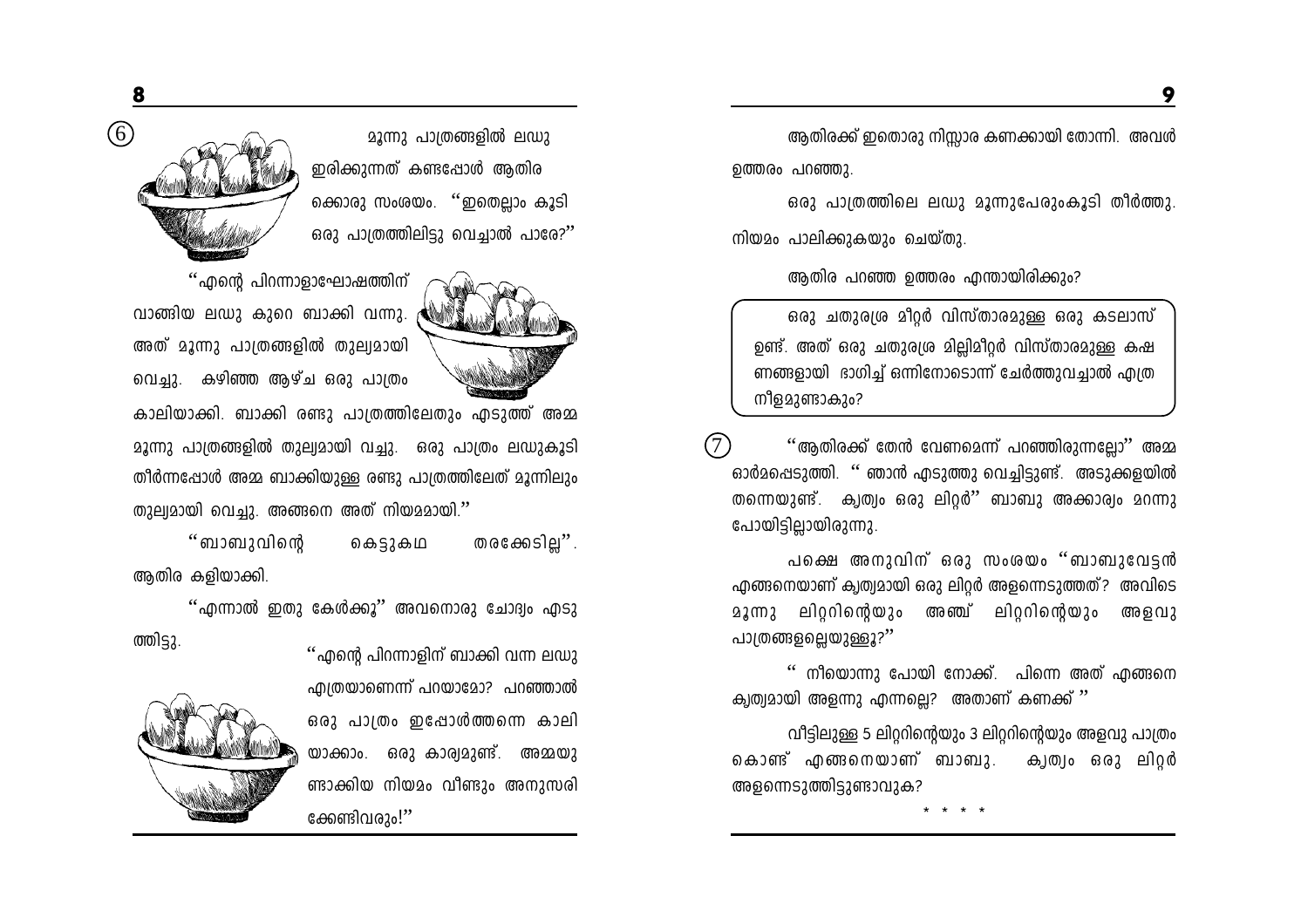'' ഏതായാലും ഇന്ന് നമുക്ക് കണക്കുകളുടെ ദിവസമായിരുന്നു. അല്ലേ? ബാബുവിന് കണക്കുകൾ ചെയ്യാൻ എന്തൊരു താല്പര്വമാണ്! 'കണക്കിലെ കളികൾ' എന്നൊരു പുസ്തകം എന്റെ കയിലുണ്ട് $^{\prime\prime}$ .

> ''ചേച്ചി അത് നാളെ സ്കൂളിൽ കൊണ്ടു വരാമോ'' "തീർചയായും"

അനു അപ്പോൾ ഒരു കണക്ക് ആലോചിച്ചെടു ക്കുകയായിരുന്നു. കണക്കു ചോദിച്ച് ചേച്ചിയെയും ജ്വേഷ്ഠനെയും ഒന്ന് കുഴക്കണം. അതായിരുന്നു അവളുടെ ലക്ഷ്വം. അവസാനം അവൾ ഒരെണ്ണം കണ്ടെത്തി.



''എന്റെ കയ്യിലും ഒരു കണക്കുണ്ട്'' അനു അവരുടെ മുമ്പിൽ അല്പം ഗമ കാണിച്ചു.

 $(8)$  $``602$ ചെടിയിൽ സ്ഥലത്ത് 63.62 കുറെ പൂക്കളുണ്ടായിരുന്നു. കുറച്ചു പൂമ്പാറ്റകൾ അവയുടെ തേൻ കുടിക്കാൻ വന്നു. ഓരോന്നു വീതം പൂക്കളിൽ ഇരുന്നപ്പോൾ ഒരു പൂമ്പാറ്റ ബാക്കി വന്നു. അപ്പോൾ അവ രണ്ടെണ്ണം വീതം ഓരോ പൂവിലും ഇരുന്നു. അപ്പോൾ ഒരു പൂ ബാക്കി വന്നു. എത്ര പൂക്കളുണ്ടായിരുന്നു.? എത്ര പൂമ്പാറ്റുകളുണ്ടായിരുന്നു?''

''ഇതു കൊള്ളാം. അനുവിന്റെ സ്റ്റോക്ക് എടുത്തു തുടങ്ങിയിട്ടേ ഉള്ളൂ അല്ലേ?"

ആതിര പ്രോത്സാഹിപ്പിച്ചു.

''എത്ര പൂക്കളും എത്ര പൂമ്പാറ്റകളുമാണെന്ന് നിങ്ങൾക്കു പറയാമോ?''

''സമയം ഏറെയായി. ഇന്ന് ഞായറാഴ്ചയല്ലെ. ഓട്ടോ റിക്ഷകളൊന്നും കിട്ടില്ല. നടന്നാൽ ഒരു മണിക്കൂർ വേണം വീട്ടിലെത്താൻ. ഞാനിറങ്ങുന്നു. നാളെ കാണാം''

'' പുസ്തകം മറക്കരുതേ. ചേച്ചിയുടെ വീട്ടിലെത്താൻ അറുപത് മിനിറ്റു മതിയല്ലോ?''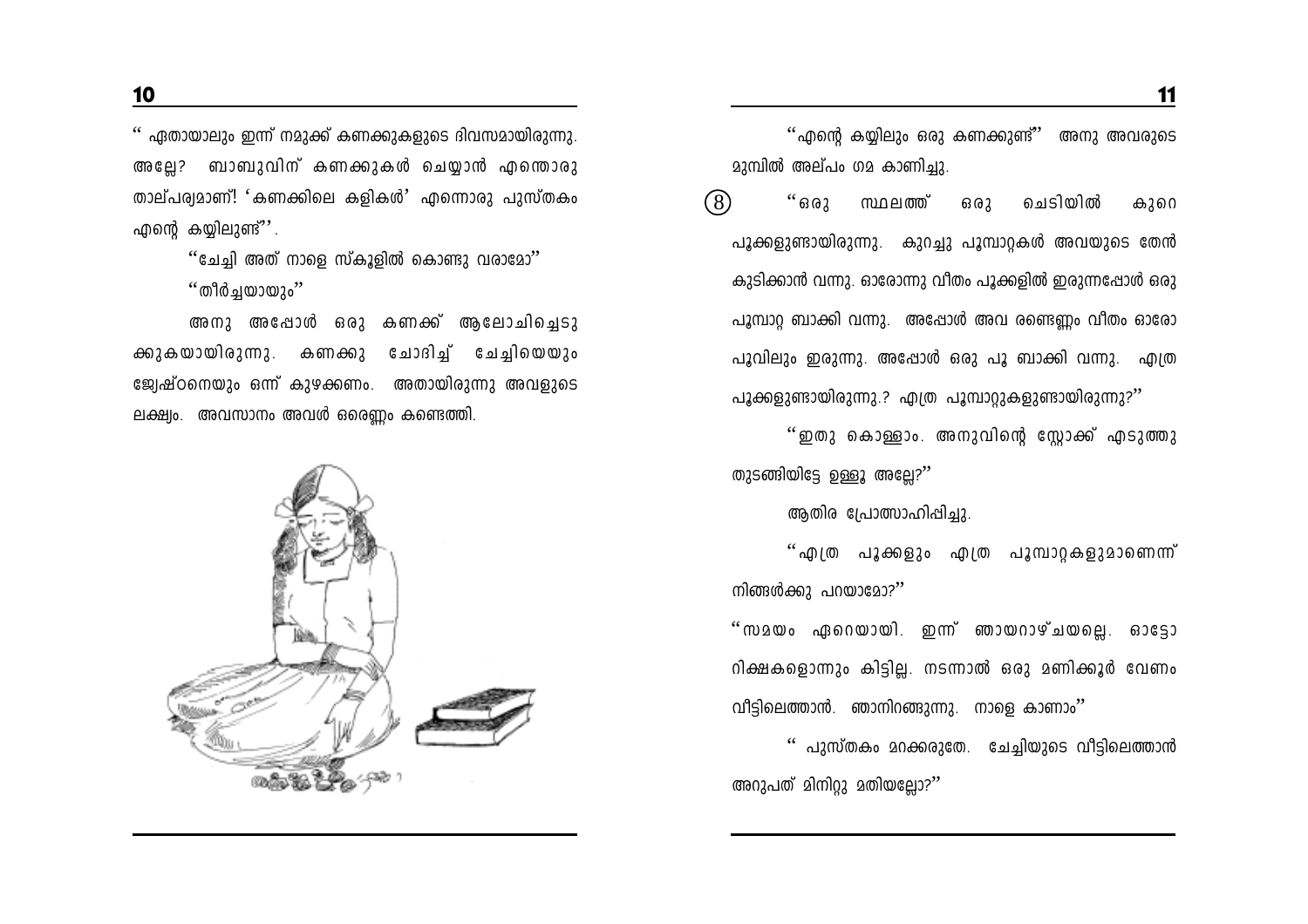ബാബുവിന്റെ തമാശ അനുവിന് അത്ര രസിചിലെന്നു തോന്നുന്നു.

 $\circledcirc$ ബാബുവും ജാഫറും ഒരുമിച്ചാണ് സ്കൂളിലേക്ക് പോകാറ് അന്ന് ജാഫർ അല്പം വൈകി. ബാബു കാത്തു നിന്ന് മടുത്തു. ഇന്ന് അവൻ വരില്ലായിരിക്കും' ബാബു ഒറക്ക് നടന്നു തുടങ്ങി.

 $\lq\lq$  ഞാനും വരുന്നേയ്  $\ldots$  "

ജാഫറിന്റെ ശബ്ദം കേട്ട് ബാബു തിരിഞ്ഞു നോക്കി. അവന്റെ കയ്യിൽ ഒരു ചെറിയ പെട്ടിയുണ്ട്.

 $\lq\lq$ എന്താ ഇത്? മിഠായിയാണോ?''

''ഇതാണ് എന്റെ മാമൻ അയച്ചു തന്ന സമ്മാനം. നിനക്കുള്ളതാണ്"

് എന്താണതിനുള്ളിൽ എന്നു പറ $^{\prime\prime}$ 

 $\cdot$ "അതു ശരി... നിനക്കുതന്നെയതു നോക്കിയാലെന്താ?"

ജാഫർ പെടി ബാബുവിനു കൊടുത്തു. ബാബു ആകാംക്ഷയോടെ പെട്ടി തുറന്നു.

 $``$ അത് റിമോട്ടാണ്. $"$ 

പെട്ടിക്കുള്ളിലെ ചെറിയ ഒരു പെട്ടി കാണിച്ച് കൊണ്ട് ജാഫർ പറഞ്ഞു.

മനോഹരമായ ഒരു ചെറിയ കാർ. ബാബുവിന് അത് നന്നേ ഇഷ്ടപ്പെട്ടു.

അവൻ അത് തിരിച്ചും മറിച്ചും നോക്കി. അതിന്റെ നമ്പർ ഇങ്ങനെയായിരുന്നു.



''ഇത് നല്ല രസികൻ നമ്പറാണല്ലോ'' ബാബു കാറിന്റെ നമ്പറിനെക്കുറിച്ച് പറഞ്ഞത് ജാഫർ നേരത്തെ തന്നെ നോക്കി വച്ചിരുന്നു.

'' നീയതു കണ്ടുപിടിക്കുമെന്ന് എനിക്ക് അറിയാം. എന്റെ കാറിന്റെ നമ്പറും ഇതുപോലെ കാറ് തലകീഴായ് <u> മറിഞ്ഞാലും വായിക്കാം.</u> അതിന് പക്ഷെ അ ഞ് അക്കങ്ങളെയുള്ളൂ. 0,1,6,8,9. പക്ഷെ ഒരു വ്വത്വാസമുണ്ട്. കാർ കീഴ്മേൽ മറിഞ്ഞാൽ കിടുന്ന നമ്പർ ആദ്വത്തെ നമ്പറിനെക്കാൾ 78633 കൂടുതലാണ്"

''അതു ശരി. നീ ഈ കണക്കെല്ലാം കണ്ടുപിടിച്ചു വെച്ചിരിക്കുകയാണല്ലെ? ഞാനൊന്നു നോക്കട്ടെ''

അവർ നടന്ന് മെയിൻ റോഡിലെത്തി.

ജാഫറിന്റെ കാർ നമ്പർ നിങ്ങൾക്ക് കണ്ടുപിടിക്കാമോ?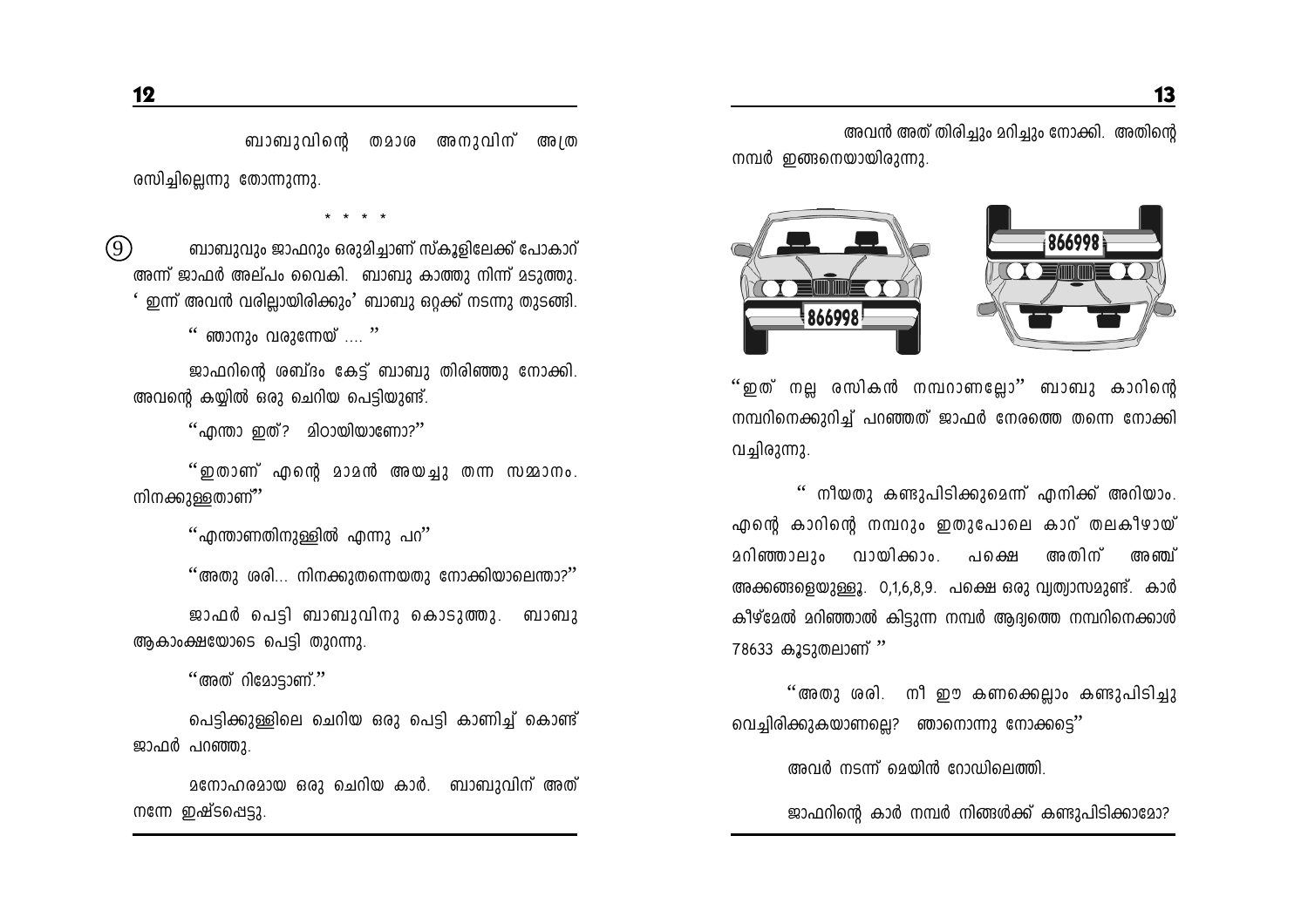

15

ഏറ്റവും മുകളിൽ നിന്നും ഒന്നുപോലും പൊട്ടാതെ ഒരെണ്ണം എങ്ങനെ എടുക്കും?

 $48 \times 159 = 7632$ 

ഇതിൽ എന്തെങ്കിലും പ്രത്വേകത കാണുന്നുണ്ടോ? ഒന്നു മുതൽ ഒമ്പതു വരെ എല്ലാ അക്കങ്ങളും ഉണ്ട്. ഇത്തരത്തിൽ എത്രയെണ്ണം നിങ്ങൾക്ക് കണ്ടെത്താനാകും?

 $12 \times 483 =$ 

 $4 \times 1738 =$ 

 $42 \times 138 =$ 

 $18 \times 297 =$ 

ഇതേ രീതിയിൽ മറ്റു സവിശേഷതകളുള്ള കണക്കുകൾ കണ്ടെത്താൻ ശ്രമിക്കുക.

ഒന്നാമത്തെ നാണയം രണ്ടാമത്തെ നാണയത്തെ ചുറ്റുകയാണ്. സ്വയം കറങ്ങിക്കൊണ്ടാണ് ഒന്നാമത്തെ നാണയം ചുറ്റുന്നത്. ഒരു പ്രാവശ്വം ചുറ്റുമ്പോൾ അത് സ്വയം എത്ര പ്രാവര്വം കറങ്ങിയിരിക്കും?



ஒடு? பக்ஷா குவல்ஜை ஒட்டு க നായണങ്ങൾ പെറുക്കിയടുക്കാൻ **എത്ര സമയമെടുക്കും?** 

 $\circled{0}$ "അതിരിക്കട്ടെ നമ്മുടെ സ്കൂൾ മുറ്റത്ത് പൂന്തോട്ട നിർമ്മാണം തുടങ്ങാൻ തീരുമാനിച്ചത് ഇന്നല്ലേ? ''

ബാബു തന്റെ പ്ലാൻ ജാഫറിനെ കാണിച്ചു. സ്കൂൾ 230റത്തിന്റെ അതേ ആക്വതിയിൽ 4,5,6,7 ക്ലാസുകളിലേക്ക് തുല്വ ഭാഗങ്ങളായി ഭാഗിക്കാനാണ് ടീച്ചർ പറഞ്ഞത്.

ബാബു തയ്യാറാക്കിയ പ്ലാൻ എങ്ങനെയായിരിക്കുമെന്ന് പറയാമോ?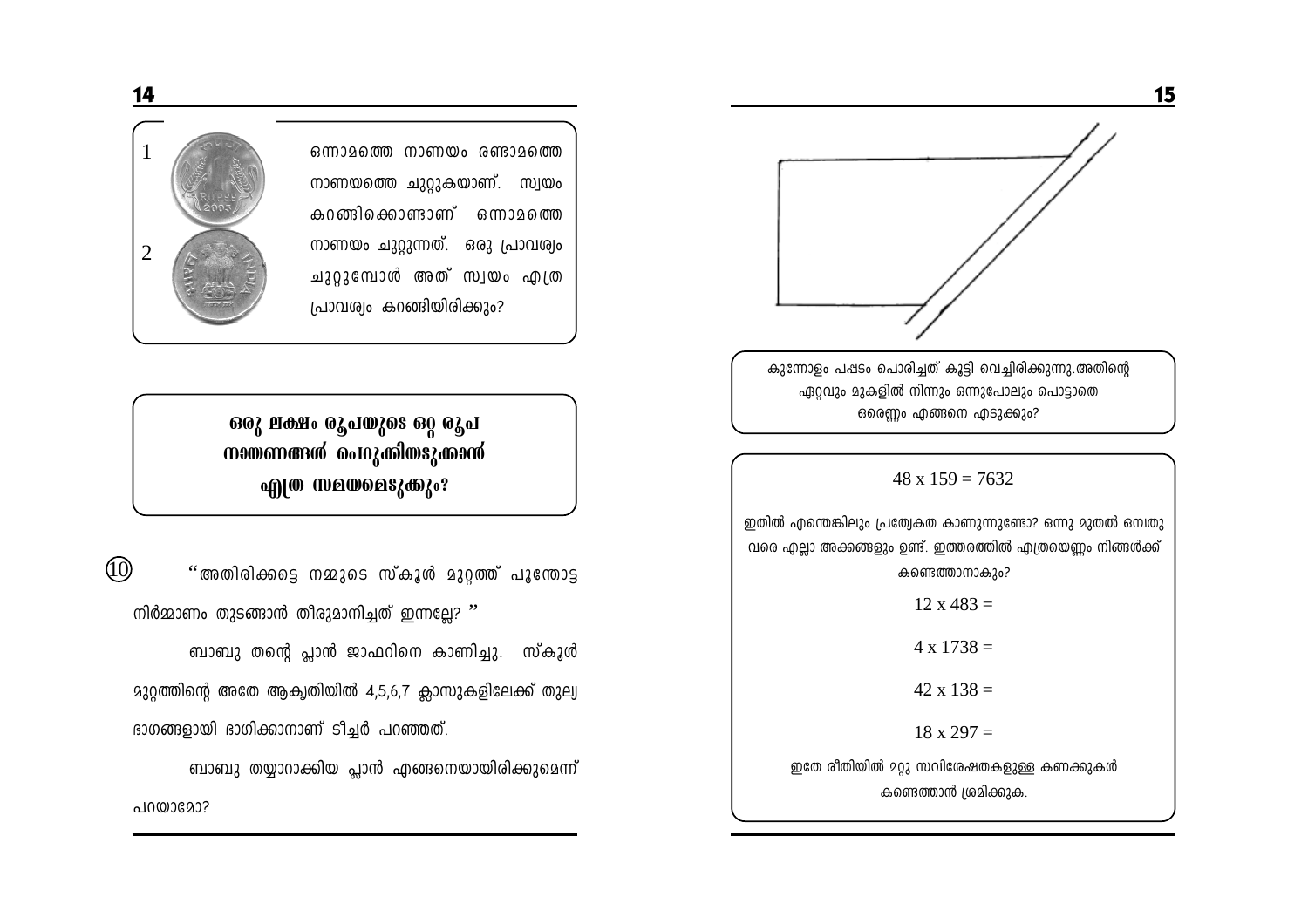16

 $\circled{1}$ 

ആദ്വത്തെ പീരിയഡ് തന്നെ കണക്കാണ്.

രാമചന്ദ്രൻ മാസ്റ്റർ കുറെ വീട്ടുകണക്കുകൾ തന്നിട്ടുണ്ട്. എല്ലാവരും കണക്കുകൾ ചെയ്തിട്ടുണ്ട്. പലതരത്തിലും ഉത്തരം കണ്ടെത്തിയവരുമുണ്ട്. എന്നാൽ അതുപോലെയുള്ള കണക്കുകൾ സ്വന്തമായി തയ്യാറാക്കി വരാൻ പറഞ്ഞിരുന്നത് പലർക്കും സാധിച്ചില്ല.

ബാബുവും ജാഫറും ക്ലാസിലെത്തിയപ്പോഴേക്കും ബഹളമായി.

 $\lq\lq$ ് അതാ കണക്കപ്പിള്ളമാർ എത്തിക്കഴിഞ്ഞു  $\lq\rq$ 

ശ്രീലത തന്റെ കണക്ക് അവതരിപ്പിക്കുവാൻ തയ്യാറെടുക്കുന്നതിനിടയിൽ പറഞ്ഞു.

ഒരു കുളത്തിൽ ഒരു ദിവസം തലേ ദിവസത്തേക്കാൾ 5 താമരപ്പൂക്കൾ അധികം വിരിയും. 5 ദിവസം കൊണ്ട് 100 പൂക്കൾ വിരിഞ്ഞു. എങ്കിൽ ആദ്വദിവസം എത്ര പൂക്കൾ വിരിഞ്ഞിട്ടുണ്ടാവണം?



ജോർജ്ജിന്റെ കണക്ക് മറ്റൊന്നായിരുന്നു.

 $\Omega$ 

ഒരു കാട്ടിൽ എല്ലാ മൃഗങ്ങളും ഒത്തുകൂടി. എല്ലാവ രുടെയും മുന്നിലും പിന്നിലും തുല്വ എണ്ണം മൃഗങ്ങളാണുള്ളത്. ഈ മൃഗങ്ങളെല്ലാം എങ്ങനെയായിരിക്കും അണിനിരന്നിട്ടു ണ്ടാവുക?!



മുന്നിൽ നിൽക്കുന്ന ആനയുടെ പിന്നിൽ രണ്ടാന. പിന്നിൽ നിൽക്കുന്ന ആനയുടെ മുന്നിൽ രണ്ടാന. ആകെ എത്ര ആന?

ഇത് സിനിയുടെ കണക്ക്.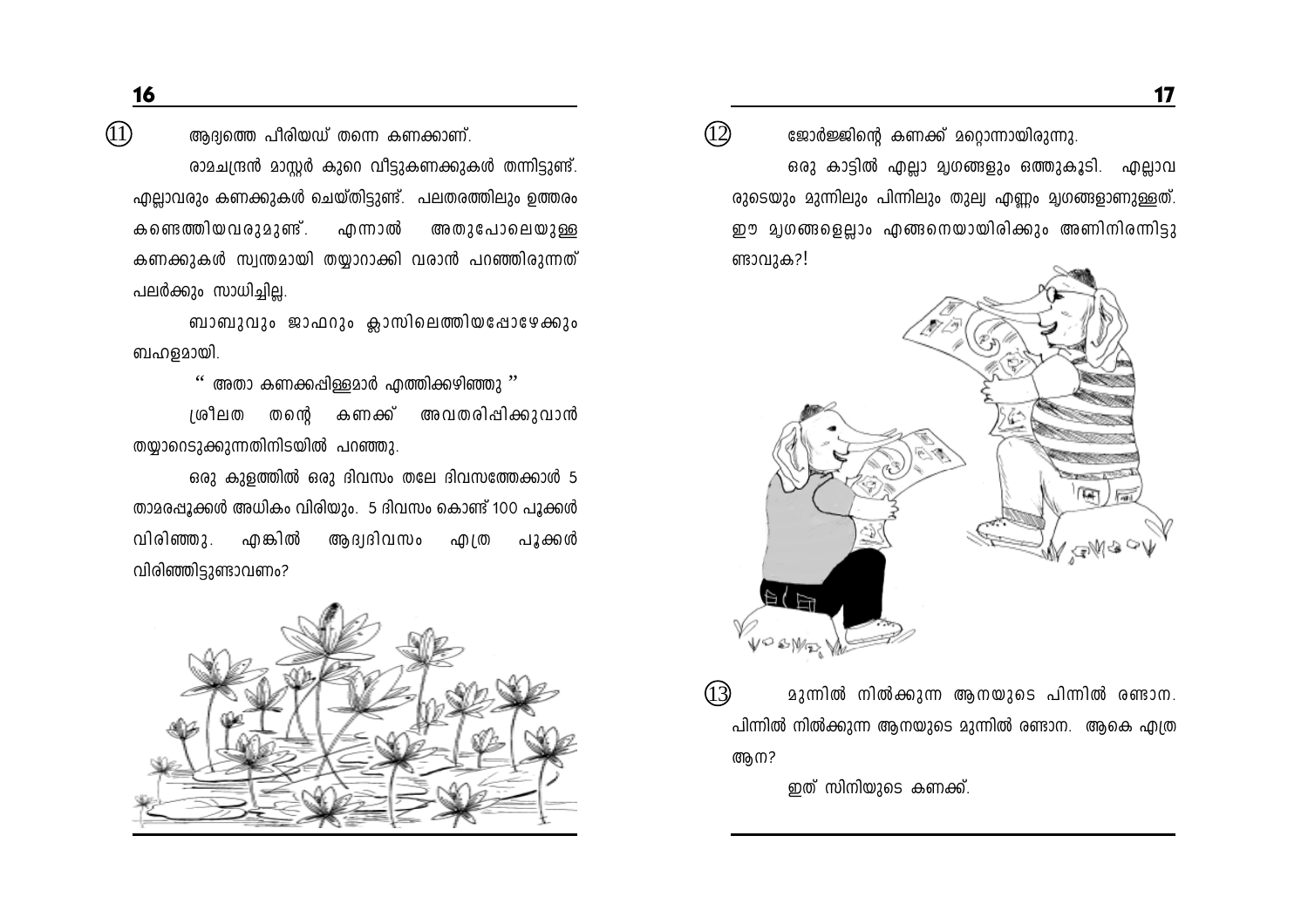അമ്പരപ്പിക്കുന്ന ഒരു ജാലവിദ്വയാണ് രാമചന്ദ്രൻ മാസർ അന്ന് അവതരിപ്പിച്ചത്.

രാമചന്ദ്രൻ മാസർ ബോർഡിൽ കുറെ കള്ളികൾ വരച്ചു. എല്ലാവരോടും എത്ര കള്ളികളുണ്ടെന്ന് ചോദിച്ചു.

"പതിനാറ് " എല്ലാവരും ഒന്നിച്ച് പറഞ്ഞു. കുട്ടികളോട് ഒന്നു മുതൽ 16 വരെയുള്ള അക്കങ്ങൾ ഇഷ്ടമുള്ള കള്ളികളിൽ എഴുതാൻ ആവശ്വപ്പെട്ടു.

| 10 | 15 | 5              | 9 |
|----|----|----------------|---|
| 13 | 7  | 12             | 3 |
| 4  | 16 | 14             | 8 |
| 6  | 11 | $\overline{2}$ |   |

പതിനാറ് കുട്ടികൾ വന്ന് മുകളിലത്തേതുപോലെ സംഖ്വ കളെഴുതി.

''കള്ളികളിൽ ഉള്ള ഏതെങ്കിലുമൊരു സംഖ്വ മനസ്സിൽ വിചാരിക്കുക. ഞാൻ ഈ ചോക്കുകൊണ്ട് ഓരോ കള്ളിയി ലേയും സംഖ്വയിൽ തൊടും. ഓരോ തവണയും നിങ്ങൾ വിചാ രിച്ച സംഖ്വയോട് ഒന്നു വീതം കൂട്ടണം. കൂട്ടിക്കൂട്ടി ഇരുപത്തി യഞ്ച് ആകുമ്പോൾ മാജിക്ക് കാണാം."

### കുട്ടികളെല്ലാം അങ്ങനെ ചെയ്തു.

എന്തൊരത്ഭുതം! ഓരോ കുട്ടിക്കും ഇരുപത്തഞ്ച് കിട്ടി യപ്പോൾ അവരവർ വിചാരിച്ച സംഖ്വയിലായിരുന്നു രാമചന്ദ്രൻ മാസ്ലർ തൊട്ടത്.

 $\circled{4}$ ജോസഫിന്റെ കണക്ക് അല്പം കൂടി കടിയായിരുന്നു. തന്റെ കടയിലെ 10 കിലോ തൂക്കുകട്ടി ഒരിക്കൽ വീണ് പൊട്ടി നാല് കഷണങ്ങളായി. അതിശയകരമായ രീതിയിൽ പൂർണസംഖ്വകളായിരുന്നു ആ നാല് കഷണങ്ങളുടെയും ഭാരം. അതുപയോഗിച്ച് 1 മുതൽ 10 വരെയുള്ള എല്ലാ തൂക്കങ്ങളും സാധ്വമാണ്. ഒന്നായിരുന്നതിനേക്കാൾ മെച്ചം. എങ്കിൽ ആ കഷണങ്ങളുടെ ഓരോന്നിന്റെയും തൂക്കം എത്രയായിരിക്കും?

ഇതിനു സമാനമായ  $602$ കണക്കായിരുന്നു സിമിയുടേത്. ഒരു ക്ലോക്കിന്റെ ഡയലാണ് പൊട്ടി കഷണങ്ങളായത്. എന്നാൽ എല്ലാ കഷണങ്ങളിലും രണ്ട് അക്കങ്ങൾ വീതം ഉണ്ടായിരുന്നു. മാത്രമല്ല അവയുടെ തുക എല്ലാ കഷണത്തിലേതും ഒന്നു തന്നെ. ഇതെങ്ങനെയാണ് സാധ്വമാവുക?



 $\sqrt{16}$ രാമചന്ദ്രൻ മാസർ കാസിലെത്തിയാൽ പിന്നെ കണക്കിന്റെ ഒരു വേലിയേറ്റമാണ്. കുട്ടികൾക്കാണെങ്കിൽ സമയം പോവുന്നതറിയില്ല. എല്ലാ ദിവസവും ഏതെങ്കിലും ഒരു രസികൻ കണക്കുമായി സാർ ക്ലാസ് തുടങ്ങുന്നതും കാത്ത് കുട്ടികൾ ഇരിക്കും. സാറിന്റെ ഇന്നത്തെ വിദ്വ എന്താണാവോ! കുട്ടികൾ പ്രതീക്ഷയോടെയിരുന്നു.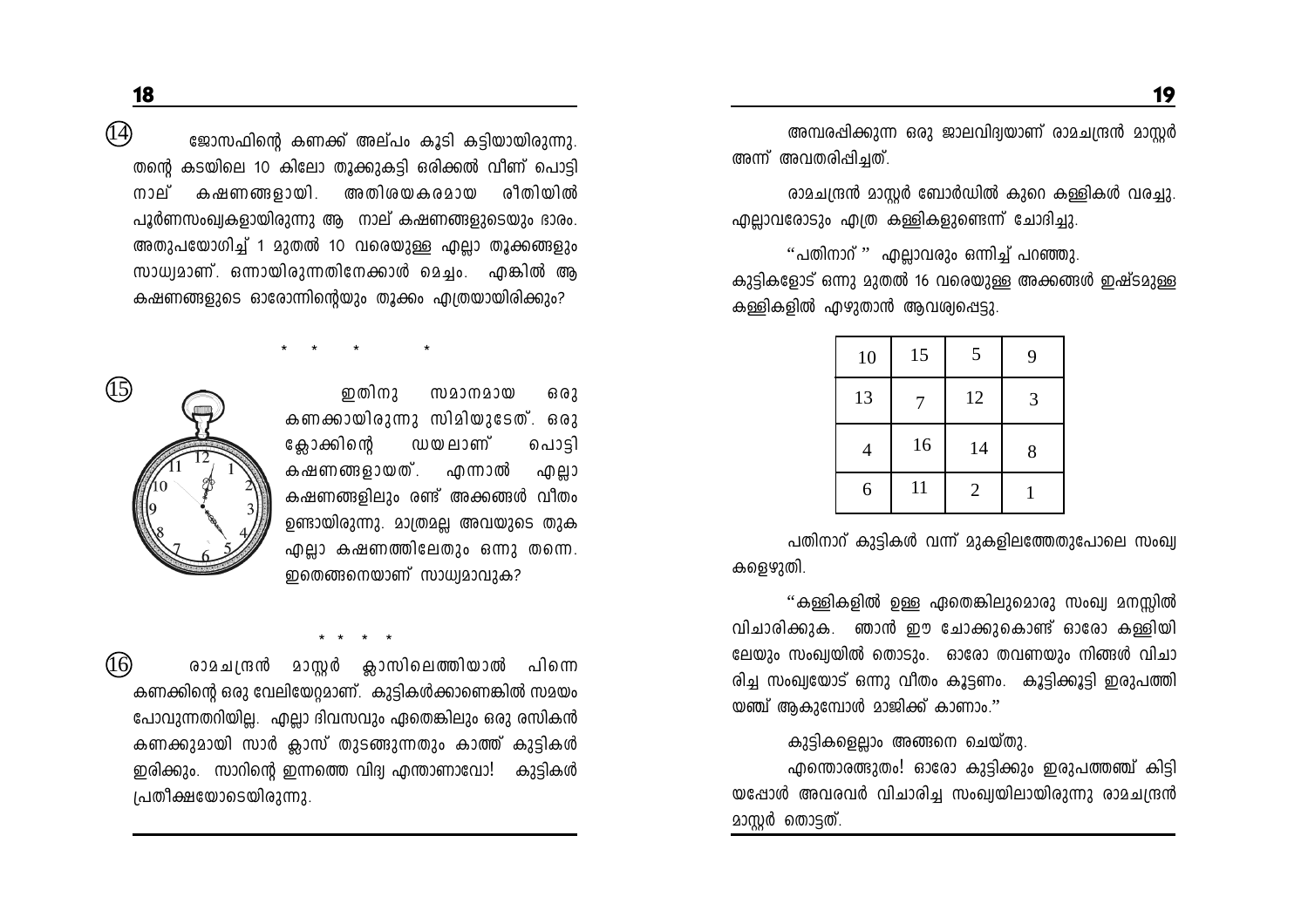20

രാമചന്ദ്രൻ മാസ്റ്റർ സാധാരണ പറയാറുള്ളതുപോലെ കുട്ടികളോട് ഇതിന്റെ സൂത്രം കണ്ടെത്താൻ ആവശ്വപ്പെട്ടു. നിങ്ങൾക്കും ശ്രമിച്ച് നോക്കാം.

 $(\overline{17})$ രാമചന്ദ്രൻ മാസ്റ്റർ കൊണ്ടുവന്ന കുന്നിക്കുരു കുട്ടികളിൽ കൗതുകമുണർത്തി. അതുകൊണ്ടും ഒരു കണക്കുണ്ടെന്നുറപ്പായി. ''മൂന്ന് പേർ ഇങ്ങോട്ട് വരിക'' അശ്വതിയും ബാബുവും സജീറും ചാടിയിറങ്ങി. ''എല്ലാവരും ശ്രദ്ധിച്ചിരിക്കണം. ഇതാ മൂന്ന് നാണയങ്ങൾ. 1 രൂപ 2 രൂപ 5 രൂപ. ഇഷ്ടമുള്ള ഒരു നാണയം വിതം ഒരാൾക്ക് എടുക്കാം''. മാസർ പുറത്തേക്ക് പോയി.

നാണയം ഓരോന്ന് വീതം എടുത്ത് അവർ ഒളിച്ചു വെച്ചു. മാസ്റ്റർ വന്ന് 1, 2, 3 എന്നിങ്ങനെ ഓരോരുത്തർക്കും കുന്നിക്കുരു നൽകി. ''ഒരു കുന്നിക്കുരു കൈയിലുള്ള ആൾ അത്രയും തന്നെ കുന്നിക്കുരുവും രണ്ട് എണ്ണം കൈയ്യിലുള്ള ആൾ അതിന്റെ രണ്ടിരട്ടിയും മൂന്ന് എണ്ണം കൈയ്യിലുള്ള ആൾ അതിന്റെ 4 ഇരട്ടിയും കുന്നിക്കുരു എടുക്കണം'' ഇതും പറഞ്ഞ് മാസ്റ്റർ പുറത്തു പോയി.

നിശ്ചിത എണ്ണം വീതം കുന്നിക്കുരു എടുത്ത് കഴിഞ്ഞപ്പോൾ അവരിൽ ഒരാൾ മാസ്റ്ററെ വിളിച്ചു. തിരിച്ച് വന്ന് അദ്ദേഹം പ്ലെയ്റ്റിലേക്ക് ഒന്ന് നോക്കി. ''ബാബുവിന്റെ കയ്യിലാണ് 5 രൂപ തുട്ട്.'' എല്ലാവർക്കും അദ്ദുതമായി. ''അശ്വതിയുടെ കൈയിൽ 2 രൂപ തുട്ട്'' ഇത്ര ക്വത്വമായി എങ്ങനെ പറയാൻ കഴിയും?

 $\circledR$ അടുത്തത് കുട്ടികളുടെ ഊഴമായിരുന്നു.

സ്മിതയുടെ കണക്കാണ് ആദ്വം അവതരിപ്പിച്ചത്. 12 തീപ്പെട്ടിക്കമ്പുകൾ താഴെ കാണുന്ന രീതിയിൽ സ്മിത

ക്രമീകരിച്ചു.



ഇതിൽ ആകെ എത്ര സമചതുരങ്ങളുണ്ട്?

ഇതായിരുന്നില്ല സ്മിതയുടെ ചോദ്വം. രണ്ടു കമ്പുകളുടെ സ്ഥാനം ക്രമീകരിച്ച് രണ്ട് സമചതുരങ്ങൾ കൂടുതൽ ഉണ്ടാക്കണം. നിങ്ങൾ ശ്രമിച്ചു നോക്കുക.

ഒരു ഹെക്സഗണൽ കടലാസു പെൻസിലിന് എത്ര വക്കുകളുണ്ട്? എത്ര വരങ്ങളുണ്ട്?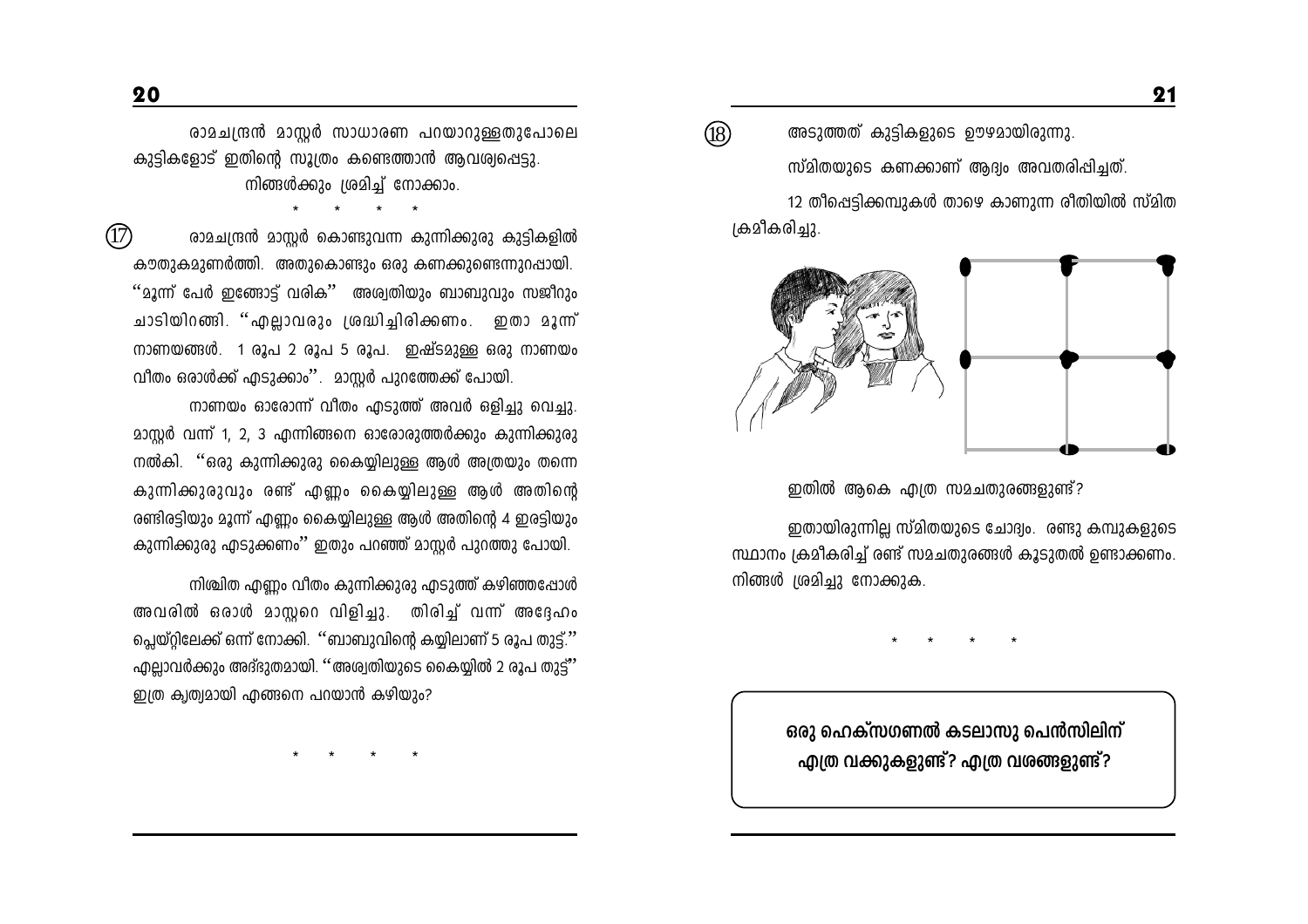$\circled{19}$ ഗിരീഷിന്റെ പാൽ വിൽപ്പനയുമായി കണക്ക് ബന്ധപ്പെട്ടതായിരുന്നു.

വീടുകളിൽ പാൽ വിതരണം ചെയ്തിരുന്ന ആളാണ് രാജു. അതിരാവിലെ തന്നെ തന്റെ പശുക്കളെ ശുശ്രൂഷിക്കുന്ന ജോലി തുടങ്ങും. പാൽ കറന്നെടുത്ത് വീടുകളിൽ കൊണ്ടുപോയിക്കൊടുക്കും. ഒരു ദിവസം അദ്ദേഹത്തിന്റെ പാൽ വിതരണം ഇങ്ങനെയായിരുന്നു. തന്റെ കയ്യിലുള്ള പാലിന്റെ പകുതി ആദ്വത്തെ വീട്ടിൽ നൽകി. ആ വീട്ടുകാർ അതിൽ നിന്നും



ഒരു ലിറ്റർ പാൽ തിരിച്ചു നൽകി. അടുത്ത വീട്ടിലും ഇതുപോലെ തന്നെ തന്റെ കയ്യിലുള്ള പാലിന്റെ പകുതി നൽകി. അവരും ഒരു ലിറ്റർ പാൽ തിരിച്ചു നൽകി. മൂന്നാമത്തെ വീട്ടിലും നാലാമത്തെ വീട്ടിലും ഇതുപോലെ തന്നെ പാൽ വിതരണം നടത്തി. അഷോൾ രാജുവിന്റെ കയ്യിൽ 3 ലിറ്റർ പാൽ ബാക്കി വന്നു. അദ്ദേഹം പാൽ വിതരണം തുടങ്ങിയപ്പോൾ എത്ര ലിറർ പാലാണ് ഉണ്ടായിരുന്നത്.

സതീഷിന്റെ കണക്ക് ശ്രദ്ധിക്കൂ!! Q0

| $12^2 = 144$ | $21^2 = 441$ |
|--------------|--------------|
| $13^2 = 169$ | $31^2 = 961$ |
|              |              |

ഇതുപോലെ എത്ര ജോഡികൾ നിങ്ങൾക്കു കണ്ടെത്താം?

എട്ട് എട്ടുകൾ കൊണ്ട് ആയിരമാക്കാമോ? സാജൻ അവതരിപ്പിച്ചത്.  $888 + 88 + 8 + 8 + 8 + 1000$ ഇങ്ങനെ ആയിരമാക്കാൻ എത്ര നാലുകൾ വേണം?

 $* * * * *$ 

സീമയുടേത് ആനകളുടെ കണക്കായിരുന്നു.

 $\circled{1}$ 

പൂക്കോട് തടാകത്തിന്റെ ചുറ്റുമുള്ള അഞ്ച് കുന്നുകളും ഒരിക്കൽ വൻ കാടായിരുന്നു. അനകൾ ധാരാളമുള്ള കാട്. ഒരു ദിവസം ഓരോ മലയിൽ നിന്നും തുല്വം എണ്ണം ആനകൾ തടാകത്തിലേക്ക് ഇറങ്ങി. 7 തുരുത്തുകളിലായി തുല്വം എണം വീതം ആനകൾ വന്ന് വെള്ളം കുടിച്ചു. അവ തിരിച്ച് കയറിയതോ തുല്വ എണ്ണം വീതം 5 കുന്നുകളിലേക്ക്. എന്നാൽ എത്ര ആനകളാണ് ഇറങ്ങി വന്നത്?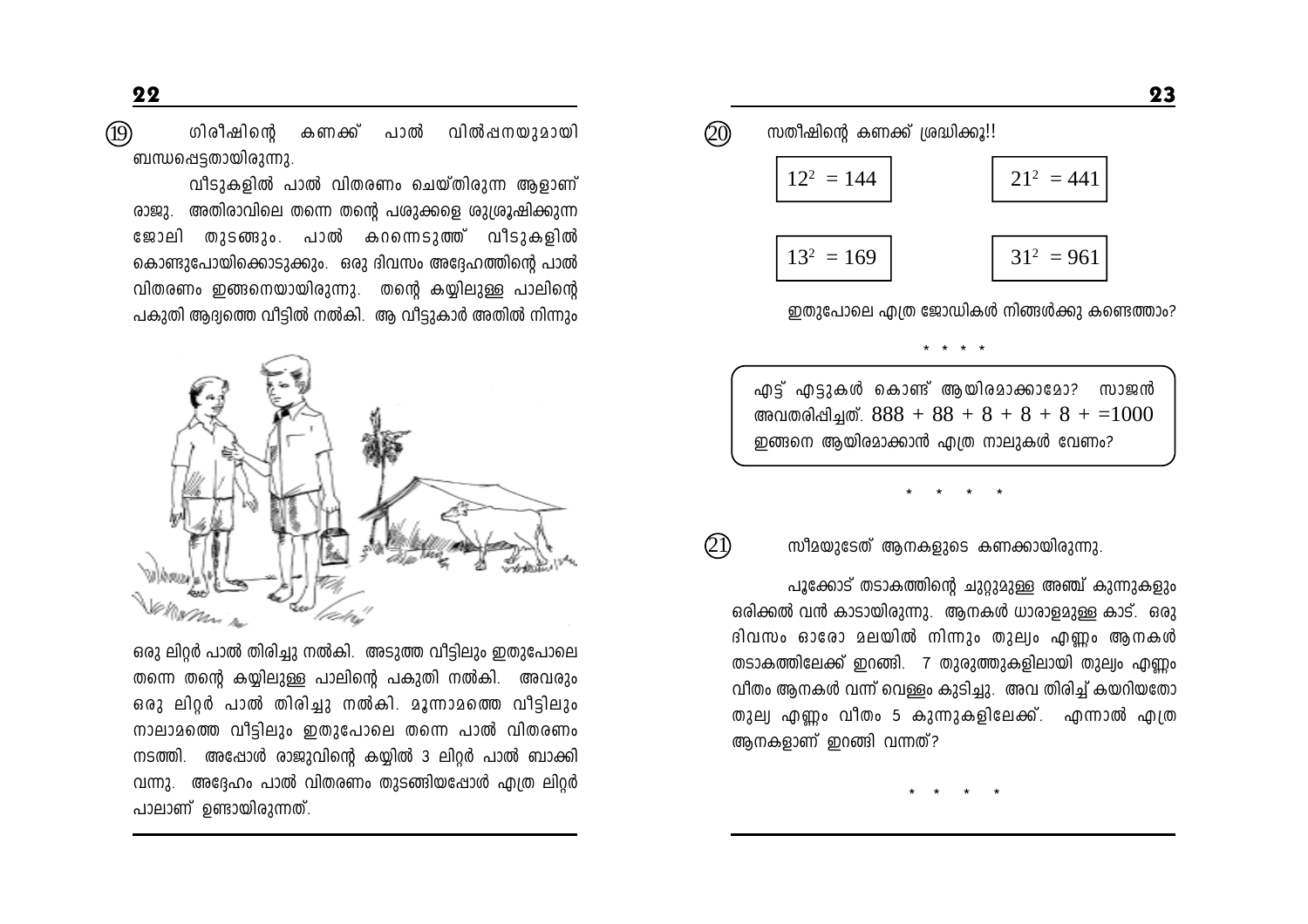$\circled{2}$ ഓറഞ്ചു വിൽപനക്കാരന്റെ കഥയുമായാണ് സീന മറുള്ളവരെ കുഴക്കിയത്.

ഒരു ഓറഞ്ചു വിൽപ്പനക്കാരൻ തന്റെ കയ്യിലുള്ള ഓറഞ്ചുകൾ 2 എണ്ണത്തിന്റെ കൂട്ടങ്ങളായി വിൽപനക്ക് വച്ചപ്പോൾ ഒന്ന് ബാക്കി വന്നു. എന്നാൽ അത് 3 എണ്ണത്തിന്റെ കൂട്ടങ്ങളായി വെക്കാമെന്ന് കരുതി. അപോഴും ഒന്ന് ബാക്കിയായി. വീണ്ടും നാല് എണ്ണത്തിന്റെ കൂട്ടങ്ങളായി വെച്ച് നോക്കി, അഷോഴും ഒന്ന് ബാക്കിതന്നെ.



ഇതെന്തൊരു മറിമായം. എത്ര ഓറഞ്ചാണ് അയാളുടെ കയിലുള്ളതെന്ന് പറയാമോ?



സനുവിന്റെ കവിത രൂപത്തിലുള്ള ചോദ്വം:

എന്റെ ഗുണിതങ്ങളുടെ തുകയും ഞാനേ ഒരക്ക സംഖ്വയിൽ ജ്വേഷ്ഠനും ഞാനേ ഉച്ചാരണത്തിൽ പോലും ഞാൻ വ്വത്വസ്തൻ രത്ന ഗ്രഹ രസ ധാന്വങ്ങൾ എന്നോളമെന്നാൽ ഞാനാരെന്ന് പറഞ്ഞീടാമോ?

വിഷ്ണുവും സജീറും സ്കൂളിൽ പോകുന്നത് ഒരു QÀ) ഓട്ടോയിലാണ്. എന്നാൽ വിഷ്ണുവിന്റെ വീട്ടിൽ നിന്നും സ്കൂളിലേക്ക് രണ്ട് കിലോമീറ്ററും സജീറിന്റെ വീട്ടിൽ നിന്നും ഒരു കിലോമീററുമാണ് ദൂരം. ഒരു മാസം 600 രൂപയാണ് രണ്ട് പേർക്കും കൂടി കൊടുക്കുന്നത്. അത് ദൂരത്തിന് ആനുപാതി കമായാണ്. ജനുവരി മാസം സജീർ അഞ്ചു ദിവസം സ്കൂളിൽ പോയില്ല. അത്രയും ദിവസത്തേക്കുള്ള ചാർജ് കുറച്ച് നൽകിയാൽ മതി എന്ന് ഓട്ടോക്കാരൻ പറഞ്ഞു. അങ്ങനെയെങ്കിൽ ആ മാസം സജീറിന് എത്ര രൂപ കൊടുക്കേണ്ടി വരും?

ഇത് സജീറിന്റെ തന്നെ കണക്കായതുകൊണ്ട് ക്ലാസിൽ ആകെ ചിരി പടർന്നു. എന്നാൽ ഉത്തരം കണ്ടെത്താൻ അല്പം സമയമെടുത്തു. നിങ്ങൾക്ക് എത്ര സമയം കൊണ്ട് ഉത്തരം പറയാം?

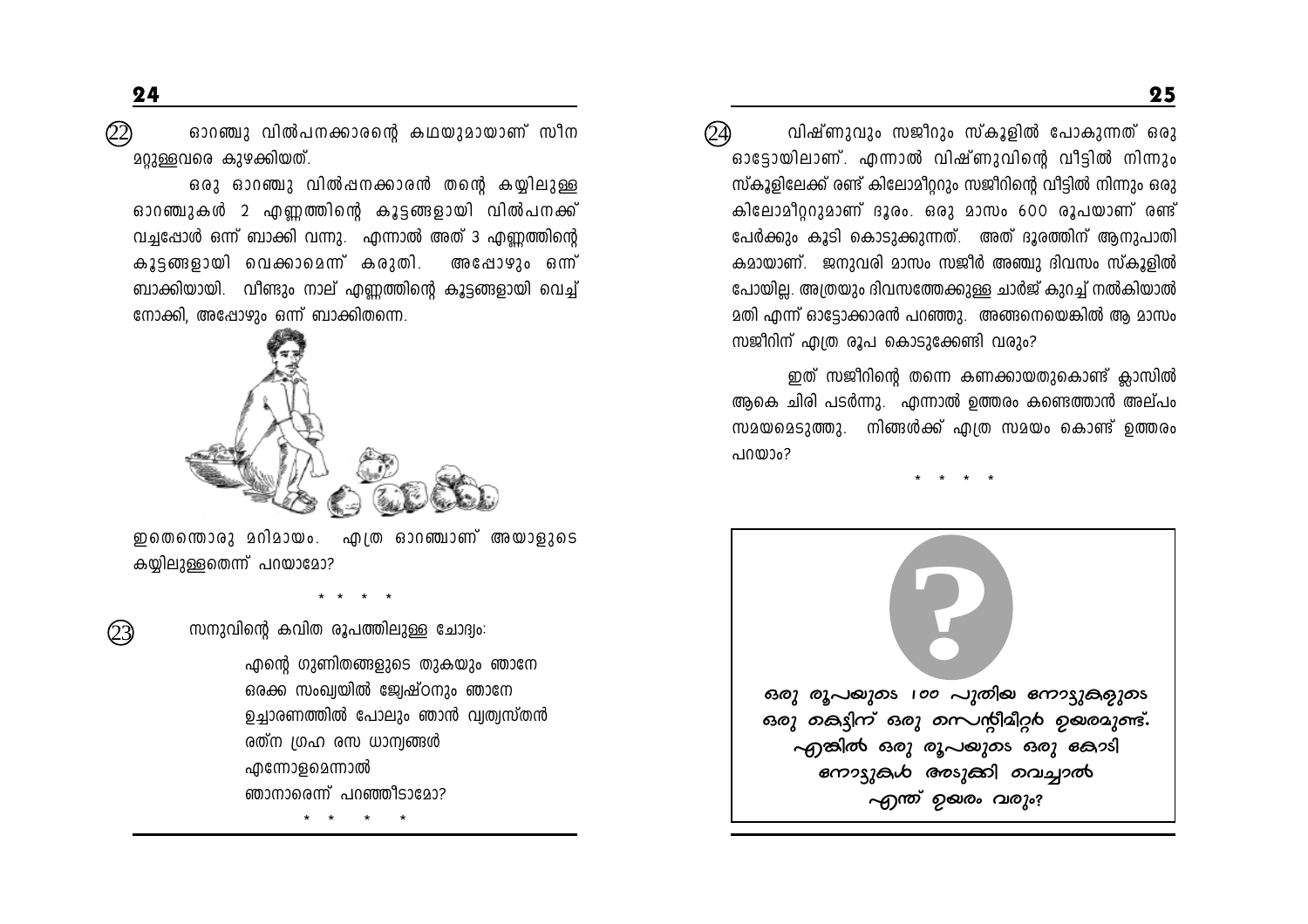$(26)$ ഒരു പ്രത്വേക തരം പരീക്ഷയുമായി ബന്ധപ്പെട്ട കണക്കാണ് സോണിയ അവതരിപ്പിച്ചത്.

പരീക്ഷക്ക് 24 ചോദ്യങ്ങളാണ് ഉണ്ടായിരുന്നത്. ചോദ്യങ്ങളെല്ലാം ഓരോ പ്രസ്താവനകളായിരുന്നു. അതിന് ഉത്തരമായി എഴുതേണ്ടത് 'രരി' അഥവാ 'തെറ്' എന്നായിരുന്നു.

ഉത്തരം ശരിയാണെങ്കിൽ 7 മാർക്ക് കിട്ടും. ഉത്തരം തെറ്റിയാൽ 5 മാർക്ക് കുറയും. ഉത്തരം ഒന്നും എഴുതിയി ല്ലെങ്കിൽ മാർക്ക് കൂടുകയോ കുറയുകയോ ചെയ്യില്ല. എല്ലാ ചോദ്വങ്ങൾക്കും ഉത്തരമെ ഴുതിയ ഒരു കുട്ടിക്ക് പൂജ്വം മാർക്കാണ് കിട്ടിയത്.

കൂടുതലും ശരിയാണെന്നുള്ള സന്തോഷത്തിലായിരുന്നു ആ കുട്ടി. പക്ഷെ കിട്ടിയതോ വട്ടപ്പൂജ്വം. ആ കുട്ടി എത്ര ചോദ്വങ്ങൾക്കാണ് ശരിയുത്തരമെഴുതിയത് എന്നു പറയാമോ?

ഡോക്ടർ ഗുളിക നൽകിയതിന്റെ ചരിത്രവുമായി വിഷ്ണു.

> "അമാക് പനിയും തലവേദനയും വന്നപ്പോൾ **ເ**ພາകັຣດາຄຣ അടാത്ത് കൊണ്ടു പോയത് ഞാനാണ്. 5 ഗുളികകൾ കൊടുത്തു. ഒരു മണിക്കൂർ ഇടവിട് കഴിക്കണം .എന്നാണ് ഡോക്ടർ പറഞ്ഞത്. വീടിലെ കഴിച്ചു ത്തിയ ഉടൻ തുടങ്ങാമെന്ന് അമ്മ പറഞ്ഞ ഷോൾത്തന്നെ പനി അത



കലശലല്ല എന്ന് എനിക്കും മനസ്സിലായി. ഏതായാലും ഗുളികകൾ കഴിക്കണം. രാത്രിയാവുമ്പോഴേക്കും തീർക്കാമല്ലോ! ഒരു മണിക്കു തുടങ്ങിയാൽത്തന്നെ അഞ്ചു മണിക്കൂറുകൊണ്ട് തീരുമല്ലോ എന്ന് അമ്മ. അമ്മയുടെ കണക്ക് ശരിയല്ല എന്ന് ഞാനും''.

യഥാർത്ഥത്തിൽ എത്ര സമയം വേണ്ടി വരും? വിഷ്ണുവിന്റെ കണക്കിൽ എത്രയായിരിക്കും സമയം? ഇതിൽ ഏതാണു ശരി?

 $\circledS$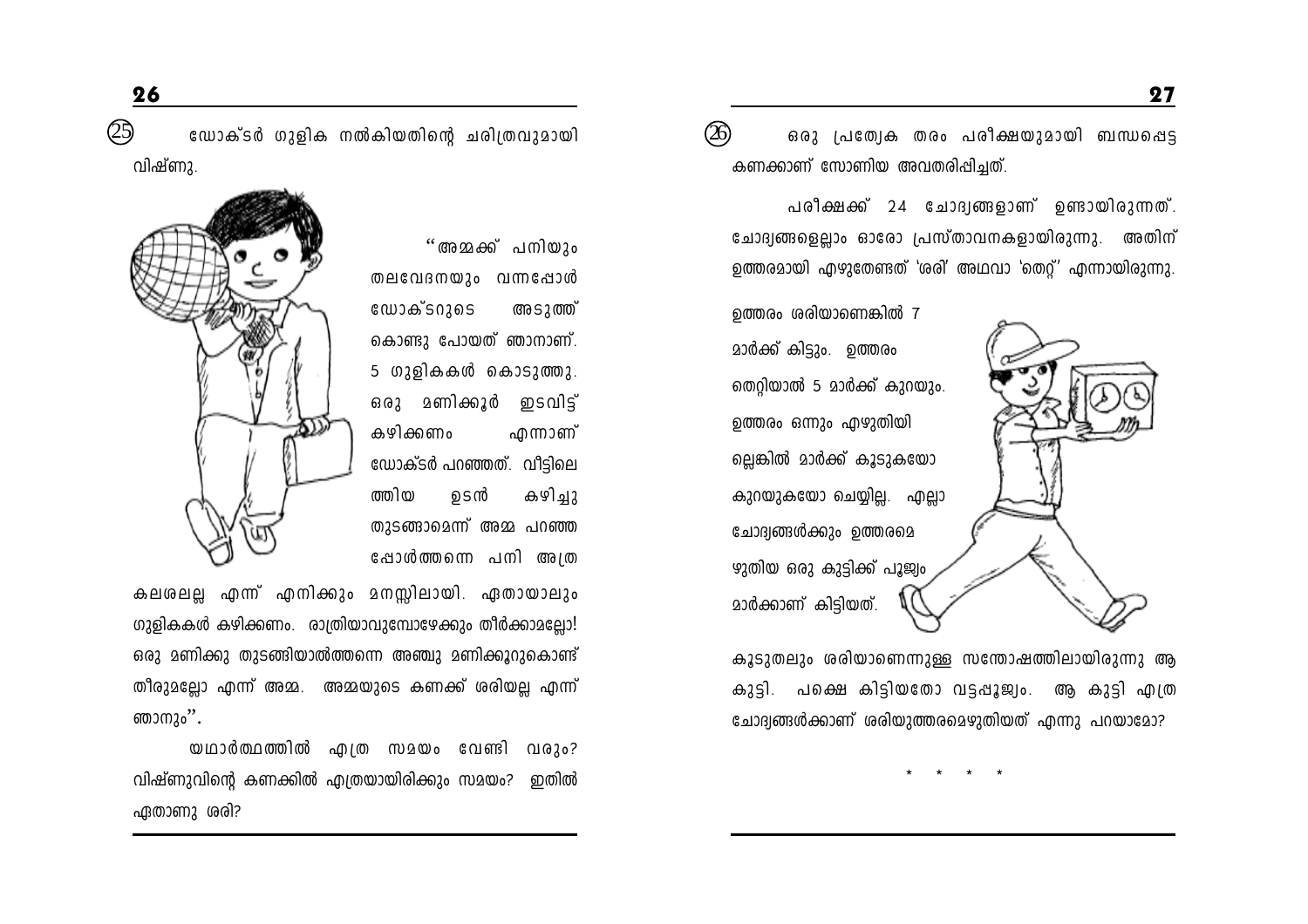സാഹിറയുടെ ചേദ്വം എല്ലാവരെയും കുഴക്കി.

വളരെ ആഴം കൂടിയ ഒരു കിണറ്റിലെ തവള മുകളിലേക്ക് ചാടുകയാണ്. അത് ആദ്വം രണ്ട് അടി ദൂരം ചാടി മുകളിലേക്ക്. രണ്ടാമത്തെ ചാട്ടത്തിന് അതിന്റെ പകുതി മൂന്നാമത്തെ ചാട്ടത്തിന് അതിന്റെ പകുതി. അങ്ങനെ കിണറിന്റെ മാകളിലെത്താൻ എത്ര സമയം വേണം?

"തവള എങ്ങനെയാണ് ഇത്ര ക്വത്വമായി ചാടുക?" എന്നതായിരുന്നു ബാബുവിന്റെ ചോദ്വം.

ബാബുവിന്റെ വീട്ടിലെ തവളയായിരിക്കും എന്ന് മറ്റൊരു ക്ഷൻ്. കുടികളിലാരോ ശരിയുത്തരം വിളിച്ചു പറഞ്ഞു. എന്താണ് നിങ്ങളുടെ ഉത്തരം?

തവള വലിയ കണക്കപ്പിള്ളതന്നെ. അതേ കിണറിലെ മറ്റൊരു തവളെയെക്കുറിച്ചുള്ള കണക്കു കൂടി സാഹിറ അവതരിപ്പിച്ചു. ഈ തവള ആദ്വം 4 അടി ഉയരത്തേക്ക് ചാടും. അപ്പോൾ ഒരടി താഴോട്ട് പോരും. വീണ്ടും നാലടി ഉയരം ചാടും. അപ്പോഴും ഒരടി താഴോട്. ഈ തവള എത്ര ചാട്ടത്തിന് മുകളി ലെത്തും?



 $(28)$ ജോർജുകുട്ടിയുടേത് ഒരു സമ്മാനപ്പൊതിയുടെ കഥയായിരുന്നു.

അവനു തന്നെ കിട്ടിയ സമ്മാനം പൊതിഞ്ഞ കടലാസിന്റെ കഥ. മനോഹരമായ ചിത്രക്കടലാസ്. അതിന് 1 മീറ്റർ വീതിയും 1 മീറർ നീളവുമാണുള്ളത്. വില ഒരു രൂപ. പക്ഷെ സമ്മാനപ്പൊതി തയാറാക്കിയവർ 2 മീറർ വീതിയും 2 മീറർ നീളവുമുള്ള കടലാസാണ് വാങ്ങിയത്. ഇരട്ടപ്പൊതിയൽ നടത്തിയിട്ടും കടലാസ് ബാക്കിയായദെത. അതിനാ കാരണമെന്താണ്? ഈ കടലാസ് വാങ്ങാൻ അവർ എത്ര രൂപ നൽകിയിട്ടുണ്ടാവും? എന്തായിരുന്നു അവർക്കു പറ്റിയ അബദ്ധം? കണ്ടുപിടിക്കാമോ?

കൂലിയില്ലാത്ത ജോലിയുടെ കഥയാണ് സതി അവതരിപ്പിച്ചത്.

അലഞ്ഞുതിരിഞ്ഞു വെറുതേ msm തന്തെ അയൽവാസിയായ യുവാവിനോട് വീട്ടമ്മ ചോദിച്ചു

"നല്ല ആരോഗ്വമുണ്ടലോ, വെറുതെ അലയാതെ എന്തെങ്കിലും കൂലിപ്പണിയെടുത്തു ജീവിച്ചുകൂടെ? ഞാൻ നിനക്കു ദിവസം 16 രൂപവെച്ച് തരാം. ഭക്ഷണം സൗജന്വം. പക്ഷെ ക്വത്വമായി ജോലിക്കു വരണം. വരാത്ത ദിവസം നീ എനിക്ക് 20 രൂപവച്ച് ഇങ്ങോട്ട് തരണം. ഈ വ്വവസ്ഥ അനുസരിക്കാമെങ്കിൽ നാളെ മുതൽ ജോലിക്കു വരണം.'' യുവാവ് വ്വവസ്ഥ

 $\circledZ$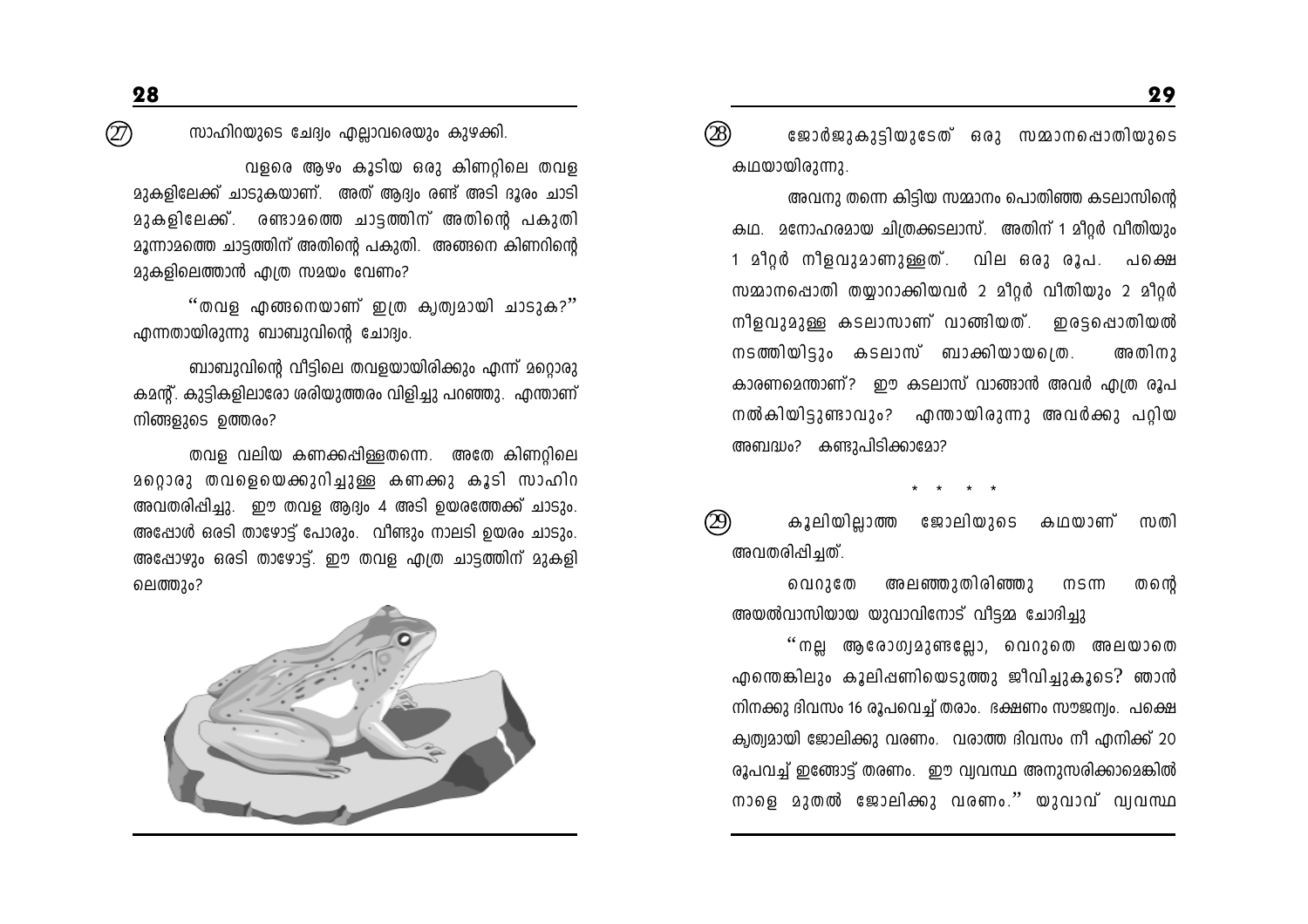

അംഗീകരിച്ച് ജോലിക്കു ചെർന്നു. 36 ദിവസം കഴിഞ്ഞ് കണക്ക് പരി ശോധിച്ച ഷോൾ യുവാവിന് ഭക്ഷണം 201000 21210. രണ്ട് കൂട്ടർക്കും അത്ങോട്ടും ഇ ത്രോട്ടും ഒന്നും കൊടുക്കേണ്ടി വന്നില്ല.

ആ യുവാവ് എത്ര ദിവസം ജോലിക്കു പോയിട്ടുണ്ടാകും?.

 $\circledS$ സോണയുടെ കണക്ക് ചെയ്യാൻ അൽപം സമയം വേണ്ടിവന്നു.

ഒരാൾ കുറെ ആടുകളെയും താറാവുകളെയും കൊണ്ട് നടന്നു പോവുകയായിരുന്നു. അഷോൾ എതിരെ വന്ന സ്നേഹിതൻ ചോദിച്ചു. '' നിനക്കിഷോൾ എത്ര ആടും താറാവും ഉണ്ട് ?'' എത്ര എണ്ണമുണ്ടെന്ന് കണക്കാക്കിക്കൊള്ളൂ. അവയ്ക്ക് 54 കണ്ണുകളും 78 കാലുകളും ഉണ്. സ്നേഹിതൻ ആലോചനയായി. നിങ്ങൾക്ക് അയാളെ സഹായിക്കാമോ?

#### $(3)$ സോണയ്ക്ക് മറ്റൊരു കണക്ക് കൂടിയുണ്ടായിരുന്നു.

ഒരു താമരക്കുളത്തിൽ ഇന്നലെ വിരിഞ്ഞതിന്റെ ഇരട്ടിപ്പൂക്കൾ ഇന്ന് വിരിയും. ഇത് തുടർന്നുകൊണ്ടിരിക്കും. 30 ദിവസം കഴിഞ്ഞപ്പോൾ കുളത്തിന്റെ 1/6 ഭാഗം താമരകൊണ്ടു നിറഞ്ഞുവെങ്കിൽ താമരകൊണ്ട് കുളം നിറയാൻ എത്ര ദിവസം വേണ്ടി വരും?



അവരെത്ര പേർ கு வது மாகிகம் கூற புறையை അവരിൽ 2 അമ്മമാ**6** 2 പുത്രിമാര ഒരമ്മൂമ്മ ഒരു ഭപരക്കുട്ടി എന്നിവരാണുണ്ടായിരുന്നത്. ഓഭ്യാക്കാരൻ പറഞ്ഞു മൂന്ന് *പേ*ര മാത്രമേ എന്റെ ෨෨෨෯෦෨෯෨෨෬෦෮෦*ඁ෬෨෧෧෭* ആക്കു എന്ന് പറഞ്ഞ് അവമരലാം ഓദ്യായിൽ കുയറി! ဓാഗ്മോരൻ എതി6മത്താന്നും പറഞ്ഞില്ല. എന്ത് കൊണ്ട്?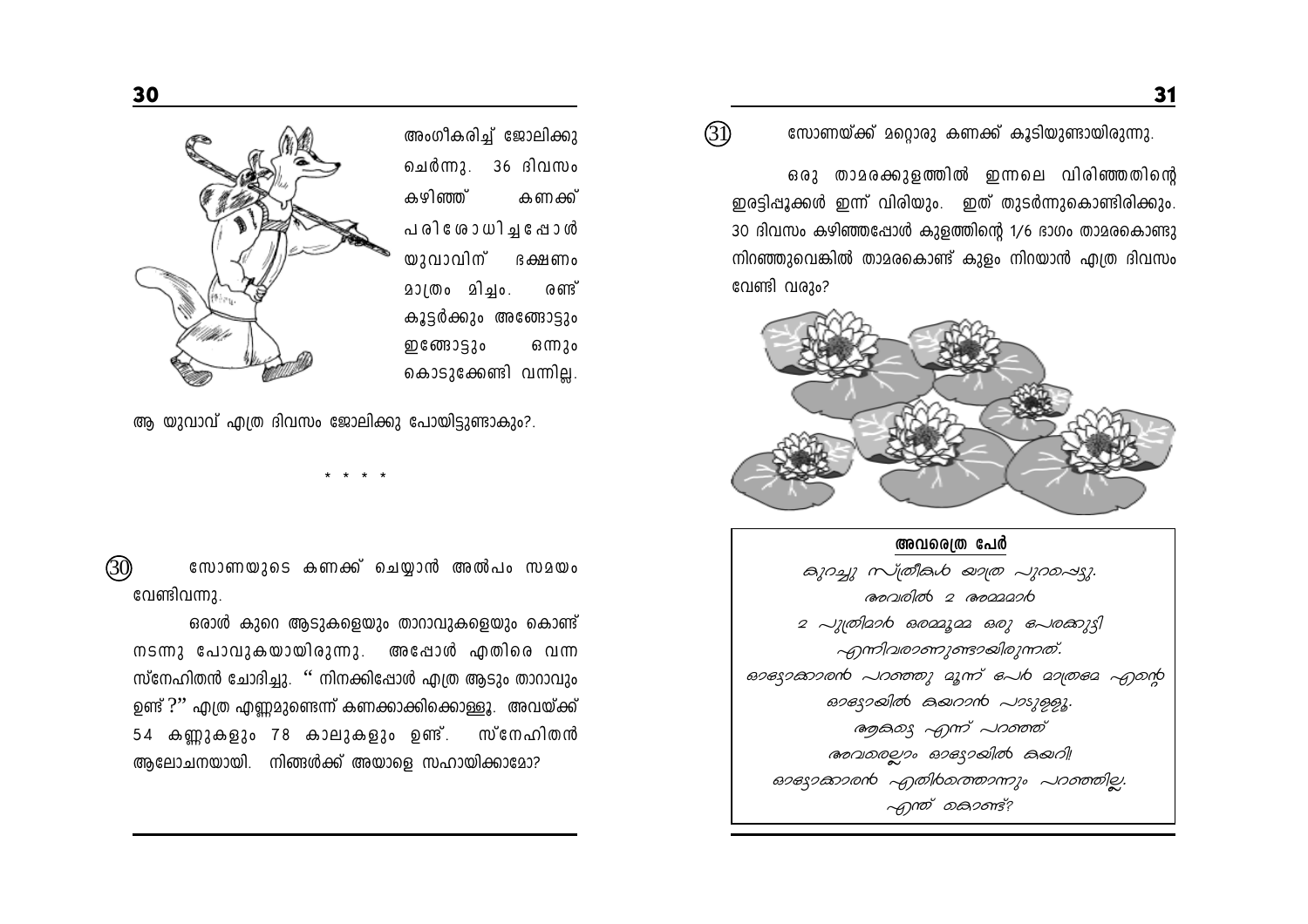$\circledS$ 

ചന്ദ്രന്റെ മാന്ത്രിക നക്ഷത്രമായിരുന്നു അടുത്തത്. തുക 28 കിട്ടത്തക്ക രീതിയിൽ നക്ഷത്രത്തിലുള്ള ബാക്കി വലയങ്ങൾ പൂരിപ്പിക്കാമോ?



ഇതിലെ വലയങ്ങൾ പൂരിപ്പിക്കണം. പക്ഷെ തുക നേരെയുള്ള 4 എണ്ണം കൂട്ടിയാൽ 28 കിട്ടണം. ഇതുപോലെ മറ്റു മാന്ത്രിക ചിത്രങ്ങൾ നിർമ്മിക്കാമോ?

ഒന്നുകളുടെ സ്ഥാനത്ത് 5 വരുന്ന സംഖ്യകളുടെ വർഗം എളുപ്പത്തിൽ കാണാം. വർഗം കാണുന്നതിന് ഒരു സംഖ്യയെ അതേ സംഖ്യ കൊണ്ട് ഗുണിക്കുകയാണല്ലോ വേണ്ടത്. DB3:-  $65^2 = 65 \times 65$ ഇവിടെ 5 x 5  $= 25$  എന്നത് ഉത്തരത്തിന്റെ വലതു വശം പത്തിന്റെയും ഒറ്റയുടെയും സ്ഥാനത്ത് എഴുതുക. ബാക്കി കിട്ടുന്നതിനെ 6 നോട് 1 കൂട്ടി 6 കൊണ്ട് ഗുണിക്കുക അതായത്  $7 \times 6 = 42$ അതായത് :  $65^2 = 4225$  $85^2 = 7225$  $25^2 =$  $45^2 =$ 

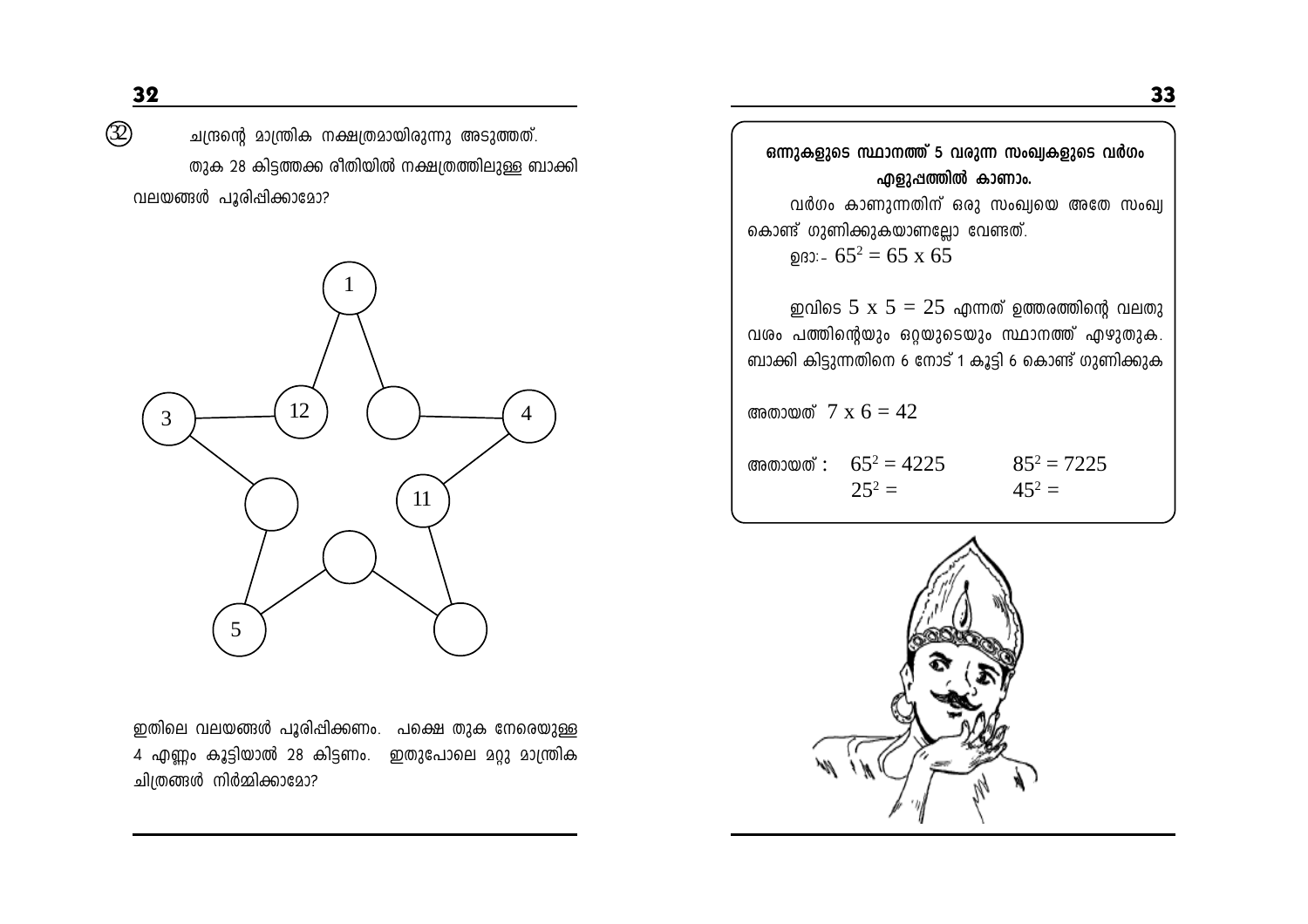$\circled{3}$ കാട്ടിലേക്ക് പഠനയാത്ര പുറപ്പെട്ട കുട്ടികളുടെ കഥയുമായി സനൽ പ്രശ്നം അവതരിപ്പിച്ചു

വട്ടക്കുന്ന് യു.പി. സ്കൂളിലെ 7 - ാം ക്ലാസ്സ് വിദ്വാർത്ഥികൾ മുത്തങ്ങ കാട്ടിലേക്ക് ഒരു പഠനയാത്ര നടത്തി. തിരികെ വന്നപ്പോൾ രാമു ശേഖരിച്ച 1000 നെല്ലിക്കകൾ 10 സഞ്ചികളിലായി നിരത്തിവെച് അവൻ കൂട്ടുകാരെ വെല്ലുവിളിച്ചു. 1 മുതൽ 1000 വരെയുള്ള എത്ര എണ്ണം വേണമെങ്കിലും സഞ്ചിതുറക്കാതെ സഞ്ചിയോടെ തരാൻ കഴിയുമെന്ന് അവർ പറഞ്ഞു. ഓരോ സഞ്ചിയിലുമുള്ള നെല്ലിക്കുകളുടെ എണ്ണം കണ്ടെത്താമോ?

 $(3)$ സനലിന്റെ തന്നെ മറ്റൊരു കണക്കും രസകരമായി തോന്നി.

മഞ്ചാടി യു.പി. സ്കൂളിലെ ഗണിത ക്ലബ്ബിലെ അംഗങ്ങൾ ഒരു പൂന്തോട്ടം നിർമ്മിച്ചു. തോട്ടത്തിൽ 10 ചെമ്പരത്തി കമ്പുകൾ വച്ചുപിടിപ്പിച്ചു. 5 വ്വത്വസ്ത സ്ഥലങ്ങളിൽ നിന്ന് നോക്കുമ്പോൾ 4 ചെമ്പരത്തിക്കമ്പുകൾ വരുന്ന 2 വീതം വരികൾ കാണാം. ഇപ്ര കാരം ക്രമീകരിച്ചത് എങ്ങനെയായിരിക്കും?

 $\circledS$ സജിയുടെ കണക്ക് നോക്കൂ.

വീണയും അനുവും കൂടി കടയിൽപോയി കുടയും പേനയും വാങ്ങി. രണ്ടിനും കൂടി 110 രൂപ കൊടുത്തു. തിരിച്ചു വരുന്ന വഴി കുടയുടെ വില കൂട്ടുകാരി ചോദിച്ചു. ഫലിതക്കാരിയായ അനു പറഞ്ഞു. കുടയ്ക്ക് പേനയെക്കാൾ 100 രൂപ കൂടുതലാണ്. വില കണ്ടെത്തിക്കൊള്ളൂ. കൂട്ടുകാരി ചിന്തിക്കാൻ തുടങ്ങി. കുടയുടെയും പേനയുടെയും വില കണ്ടെത്താൻ കൂട്ടുകാരിയെ സഹായിക്കാമോ?

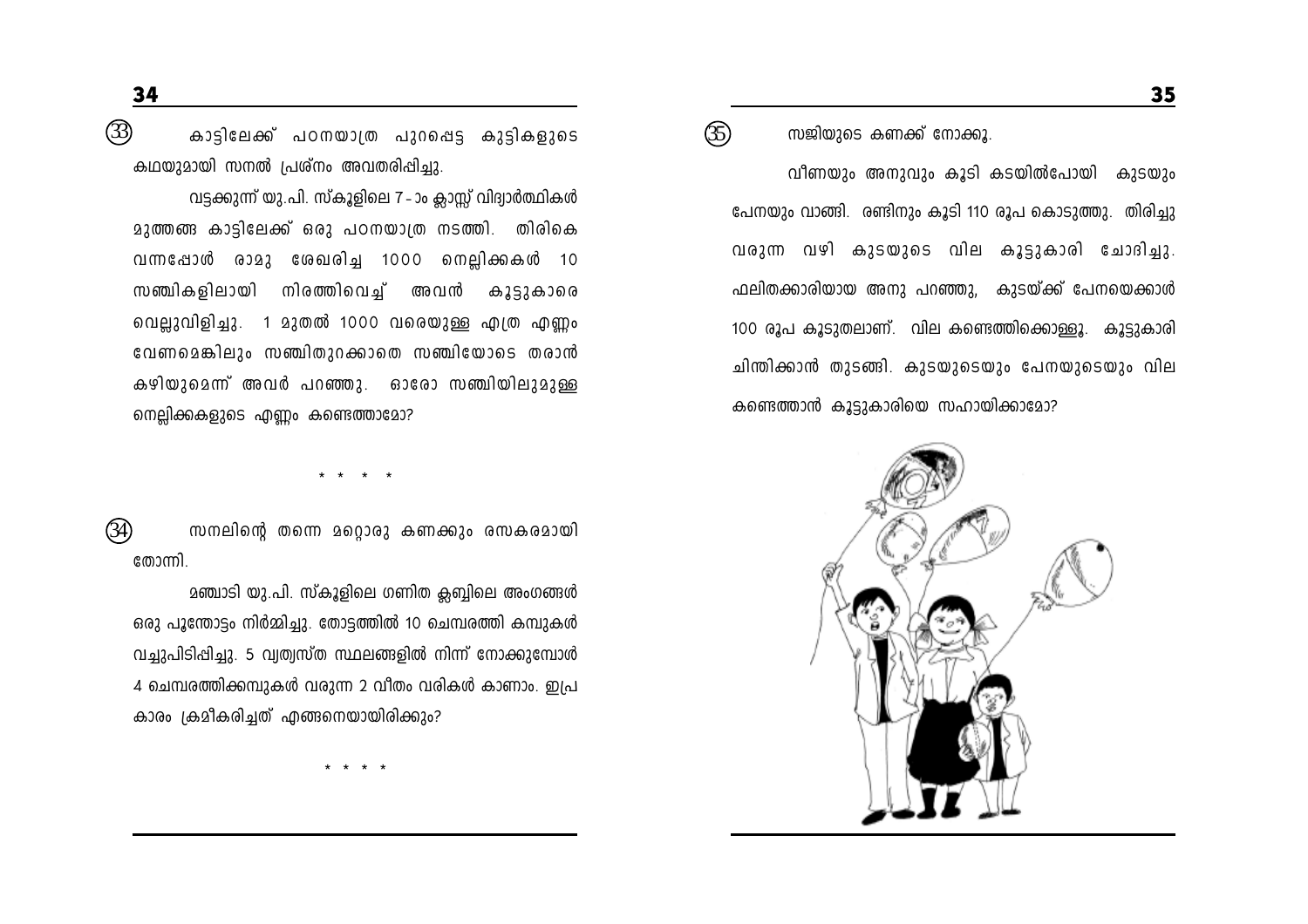|                                |     | സംഖ്വാകേളി                                       |
|--------------------------------|-----|--------------------------------------------------|
| $\overline{0}$<br>$\mathbf{1}$ |     | $2 x 2 x 2 - 2 x 2 x 2$<br>$\frac{2+2+2}{2+2+2}$ |
| $\overline{2}$                 | $=$ | $\frac{2}{2}x + \frac{2}{2} + \frac{2}{2}$       |
| 3                              |     | $rac{2}{2} + \frac{2}{2} + \frac{2}{2}$          |
| $\overline{4}$                 |     | $\frac{2 \times 2}{2} + \frac{2 \times 2}{2}$    |
| 5                              |     | $rac{2 x 2 x 2}{2} + \frac{2}{2}$                |
| 6                              |     | $2+2+\frac{2}{2}+\frac{2}{2}$                    |
| 7                              |     | $(2+2) + (2 \times 2) - \frac{2}{2}$             |
| 8                              |     | $2+2+2+2+2-2$                                    |
| 9                              | $=$ | $2+2+2+2+\frac{2}{2}$                            |
| 10                             |     | $2x2x2+2+2-2$                                    |
|                                |     |                                                  |

സജിയുടെ ശേഖരത്തിൽ നിന്നും മറ്റൊരു കണക്കുകൂടി  $\circledS$ അവതരിപ്പിക്കുകയുണ്ടായി

<u> മമ്മുഹാജിയാർ വാർദ്ധക്വ പെൻഷന് അപേക്ഷ</u> കൊടുക്കാൻ ആഫീസിലെത്തി. അപേക്ഷ പൂരിപ്പിച്ച ഉദ്യേഗസ്ഥനോട് വയസ് പറഞ്ഞുകൊടുത്തതിപ്രകാരമാണ്.

എന്റെ വയസ് രണ്ടക്ക സംഖ്യയാണ്. അതിലെ വലിയ അക്കത്തിൽ നിന്നും ചെറിയഅക്കം കുറച്ചാൽ 4 കിട്ടും. അക്കങ്ങളുടെ തുക കൊണ്ട് വയസ്സിനെ ഹരിച്ചാൽ 7 കിട്ടും. വയസ്സ് എഴുതിക്കോളൂ!

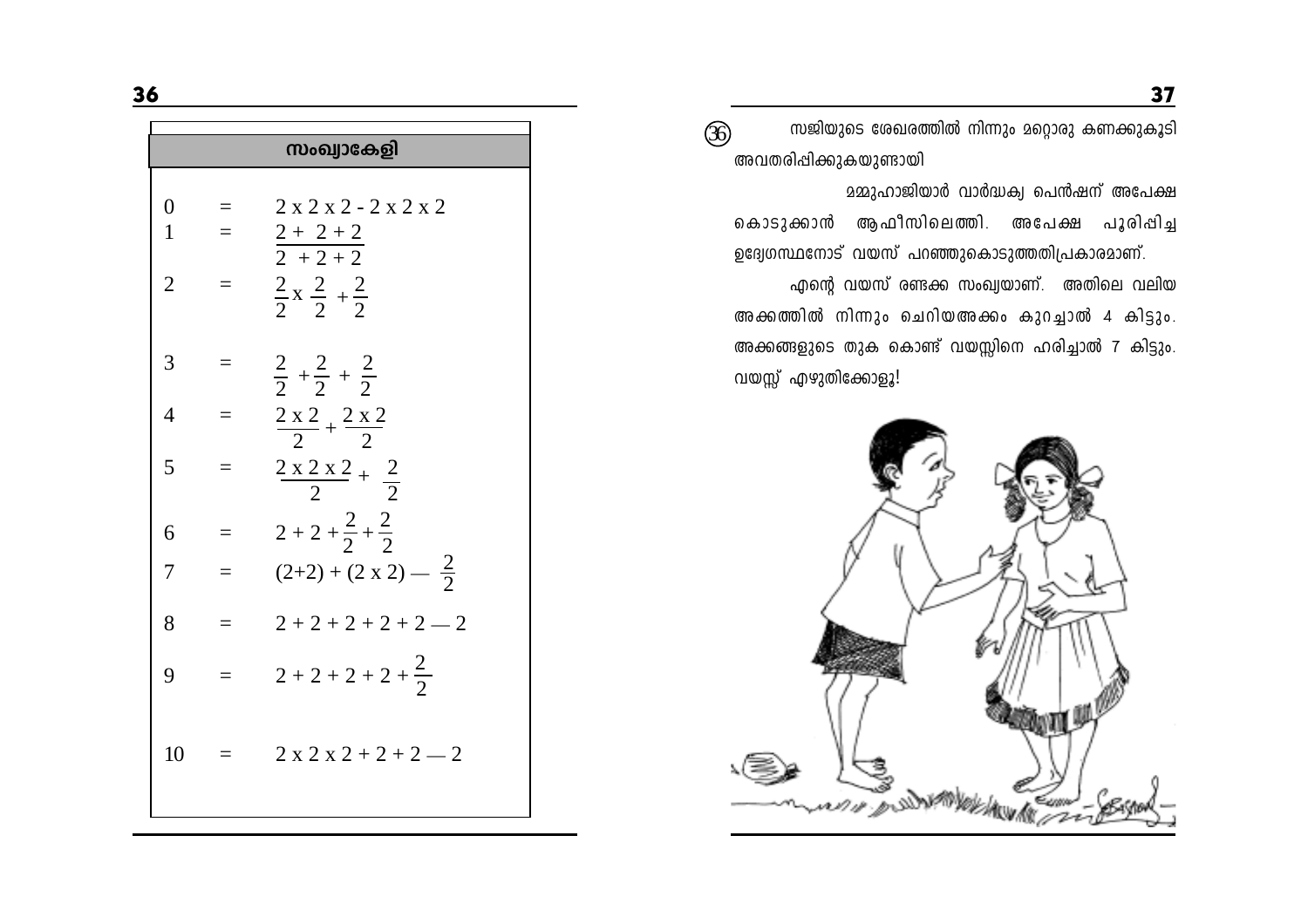$\circledS$ 

വയസ്സു പറയാം!

|              | ഒന്ന് |                | രണ്ട് |                         | മൂന്ന് |    | നാല് | അഞ്ച് |    |    | ആറ് |
|--------------|-------|----------------|-------|-------------------------|--------|----|------|-------|----|----|-----|
| $\mathbf{1}$ | 33    | $\overline{2}$ | 34    | $\overline{\mathbf{4}}$ | 36     | 8  | 40   | 16    | 48 | 32 | 48  |
| 3            | 35    | 3              | 35    | 5                       | 37     | 9  | 41   | 17    | 49 | 33 | 49  |
| 5            | 37    | 6              | 38    | 6                       | 38     | 10 | 42   | 18    | 50 | 34 | 50  |
| 7            | 39    | 7              | 39    | 7                       | 39     | 11 | 43   | 19    | 51 | 35 | 51  |
| 9            | 41    | 10             | 42    | 12                      | 44     | 12 | 44   | 20    | 52 | 36 | 52  |
| 11           | 43    | 11             | 43    | 13                      | 45     | 13 | 45   | 21    | 53 | 37 | 53  |
| 13           | 45    | 14             | 46    | 14                      | 46     | 14 | 46   | 22    | 54 | 38 | 54  |
| 15           | 47    | 15             | 47    | 15                      | 47     | 15 | 47   | 23    | 55 | 39 | 55  |
| 17           | 49    | 18             | 50    | 20                      | 52     | 24 | 56   | 24    | 56 | 40 | 56  |
| 19           | 51    | 19             | 51    | 21                      | 53     | 25 | 57   | 25    | 57 | 41 | 57  |
| 21           | 53    | 22             | 54    | 22                      | 54     | 26 | 58   | 26    | 58 | 42 | 58  |
| 23           | 55    | 23             | 55    | 23                      | 55     | 27 | 59   | 27    | 59 | 43 | 59  |
| 25           | 57    | 26             | 59    | 28                      | 60     | 28 | 60   | 28    | 60 | 44 | 60  |
| 27           | 59    | 27             | 59    | 29                      | 61     | 29 | 61   | 29    | 61 | 45 | 61  |
| 29           | 61    | 30             | 62    | 30                      | 62     | 30 | 62   | 30    | 62 | 46 | 62  |
| 31           | 63    | 31             | 63    | 31                      | 63     | 31 | 63   | 31    | 63 | 47 | 63  |

മറ്റുള്ളവരുടെ മനസ്സിൽ ഇരിക്കുന്ന കാര്വം കണ്ടുപിടിച്ച് അത്ഭുതകരവും പറയുക എന്നത് രസകരവുമായ വിനോദമാണല്ലോ? ആദ്യമായി അങ്ങനെ ഒരു പരീക്ഷണം ചെയ്തു നോക്കാം.

മുകളിൽ ഓരോ നിരയിലായി കൊടുത്തിരിക്കുന്ന സംഖ്വകൾ ശ്രദ്ധിക്കുക.

നിങ്ങളുടെ പ്രായത്തെ കുറിക്കുന്ന സംഖ്യ ഇതിൽ ഏതെല്ലാം നിരകളിലുണ്ടെന്ന് നോക്കുക. മൂന്നും നാലും നിരകളിലുണ്ടെങ്കിൽ നിങ്ങൾക്ക് 12 വയസ്സായി എന്നുറപ്പിച്ചു പറയാം. ഒന്നും രണ്ടും, നാലും, ആറും നിരകളിലാണുള്ളതെങ്കിൽ 43 വയസ്സായി.

\* \* \* \*

| അഞ്ച് 5കൾ ഉപയോഗിച്ച് 100 എങ്ങനെ രേഖപ്പടുത്താം. |                     |                               |     |     |
|------------------------------------------------|---------------------|-------------------------------|-----|-----|
| $(5+5+5+5)$ 5                                  | $5 x 5 x 5 - 5 x 5$ | $\equiv$<br>$\alpha = \alpha$ | 100 | 100 |

| കൂട്ടലും ഹരിക്കലും ഒന്നുതന്നെ!!! |     |  |  |
|----------------------------------|-----|--|--|
| 169                              | 169 |  |  |
|                                  |     |  |  |

| കുറക്കലും ഹരിക്കലും ഒന്നുതന്നെ!!! |  |  |
|-----------------------------------|--|--|
|                                   |  |  |
|                                   |  |  |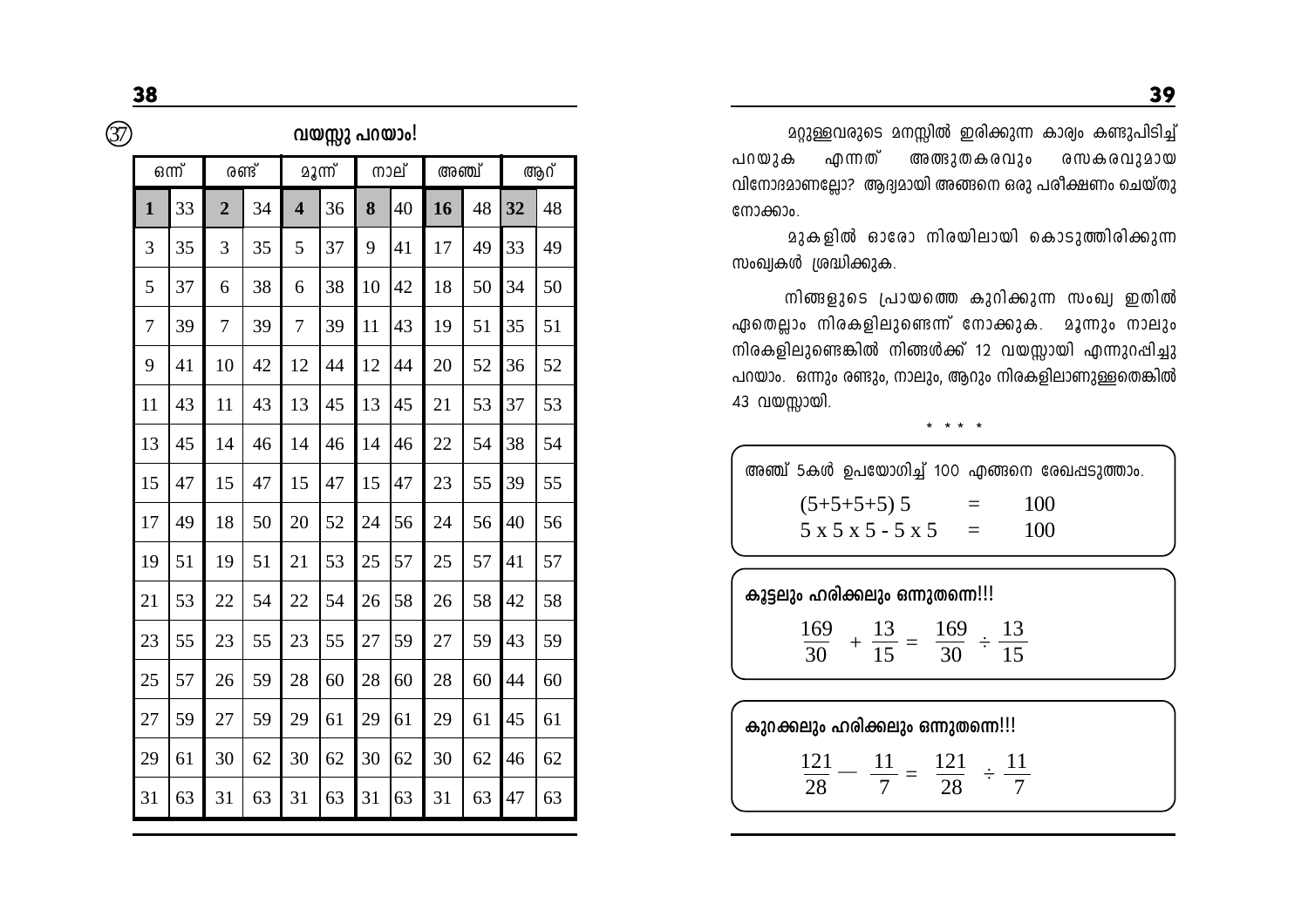

 $\bm{\mathrm{D}}$ വിടെ അവതരിപ്പിച്ചിട്ടുള്ള കണക്കുകൾ രസകരമായി അനുഭവപ്പെട്ടു എന്നു കരുതുന്നു. ഉത്തരങ്ങൾ തേടുമ്പോൾ ചില വിഷമതകൾ അനുഭവപ്പെട്ടിരിക്കാനിടയുണ്ട്. കൂടുതൽ വിഷമതകൾ കൂടുതൽ ശക്തമായ പഠനത്തിനു കാരണമാകും എന്നതാണ് വാസ്തവം.

മിക്കവാറും എല്ലാ പ്രശ്നങ്ങളിൽ നിന്നും സമാനമായതും കൂടുതൽ രസകരവുമായ ധാരാളം കുസ്വതിക്കണക്കുകൾ രൂപപ്പെടുത്തിയെടുക്കാവുന്നതാണ്. മറ്റുപുസ്തകങ്ങളിൽ നിന്നാം 'ഗണിതരസ'ത്തിനുള്ള വ്യത്യാസവും ഇതാണ്. അത്തരത്തിലുള്ള സൂചനകൾ അടങ്ങുന്ന രണ്ടാം ഭാഗം ഫലപ്രദമായി പ്രയോജനപ്പെടുത്തുമല്ലോ.

ഇതുപോലുള്ള കണക്കുകൾ സ്വയം കണ്ടെത്താൻ ശ്രമിക്കുകയും കുട്ടികൾക്ക് അവസരവും പ്രേരണയും നൽകുകയും ചെയ്യണമെന്ന് അധ്വാപകരോട് അഭ്വർത്ഥിക്കുന്നു.

ആതിരക്കു കിട്ടിയ സംഖ്യയും ബാബു മുൻകൂടി എഴുതിവെച്ച സംഖ്വയും ഒന്നായതാണല്ലൊ ഇതിലെ അത്ഭുതം.

വെളുത്ത നിറത്തിലുള്ള സോപ്പുകൊണ്ട് വെള്ളത്തി ലിട്ടാൽ എഴുതിയ കാര്വങ്ങൾ തെളിഞ്ഞു കാണാം. കണക്കി നൊരു മായാജാലത്തിന്റെ പരിവേഷം നൽകാനായിരിക്കും ബാബു ശ്രമിച്ചത്.

ഇനി ഈ സംഖ്വ എങ്ങനെ ഒത്തുവന്നു എന്നു നോക്കാം.

ആതിരയുടെ അമ്മയുടെ വയസ്സ് ഒരു രണ്ടക്ക സംഖ്വയാണല്ലൊ. രണ്ടക്ക സംഖ്വയിലെ രണ്ട് അക്കങ്ങളും കൂട്ടി ആ സംഖ്വയിൽ നിന്നും കുറച്ചാൽ എന്താണു പ്രത്വേകത?

| $18 -$ | $12 -$                  |
|--------|-------------------------|
| - 9    | $\overline{\mathbf{3}}$ |
| -9     | 9.                      |
|        |                         |

കൂടുതൽ രണ്ടക്ക സംഖ്യകളുമായി മുന്നേറി നോക്കൂ .....

അങ്ങനെയാവുമ്പോൾ കുറച്ചതിനുശേഷം കിട്ടിയ സംഖ്വ ക്വത്വമായി പറയാമല്ലൊ.

| സംഖ്വ 10നും 20നും ഇടയിലാണെങ്കിൽ ഉത്തരം | $\sim$             | Q    |
|----------------------------------------|--------------------|------|
| സംഖ്വ 20നും 30നും ഇടയിലാണെങ്കിൽ ഉത്തരം | $\sim$ $-$         | 18   |
| സംഖ്വ 30നും 40നും ഇടയിലാണെങ്കിൽ ഉത്തരം | $\Delta \sim 10^4$ | - 27 |

ഉത്തരങ്ങളെല്ലാം 9ന്റെ ഗുണിതങ്ങളായിരിക്കും. ആതിര 9-ാം ക്ലാസ്സിൽ പഠിക്കുന്ന കുട്ടിയാണെന്ന് ബാബുവിനറിയാമല്ലോ. അപ്പോൾ ആതിരക്ക് 14 വയസ്സായിക്കാണും. അതായത് അമ്മക്ക് 30നും 40നും ഇടയിലായിരിക്കാം വയസ്സെന്ന് ബാബു ആദ്യമെ ഊഹിച്ചുകാണണം.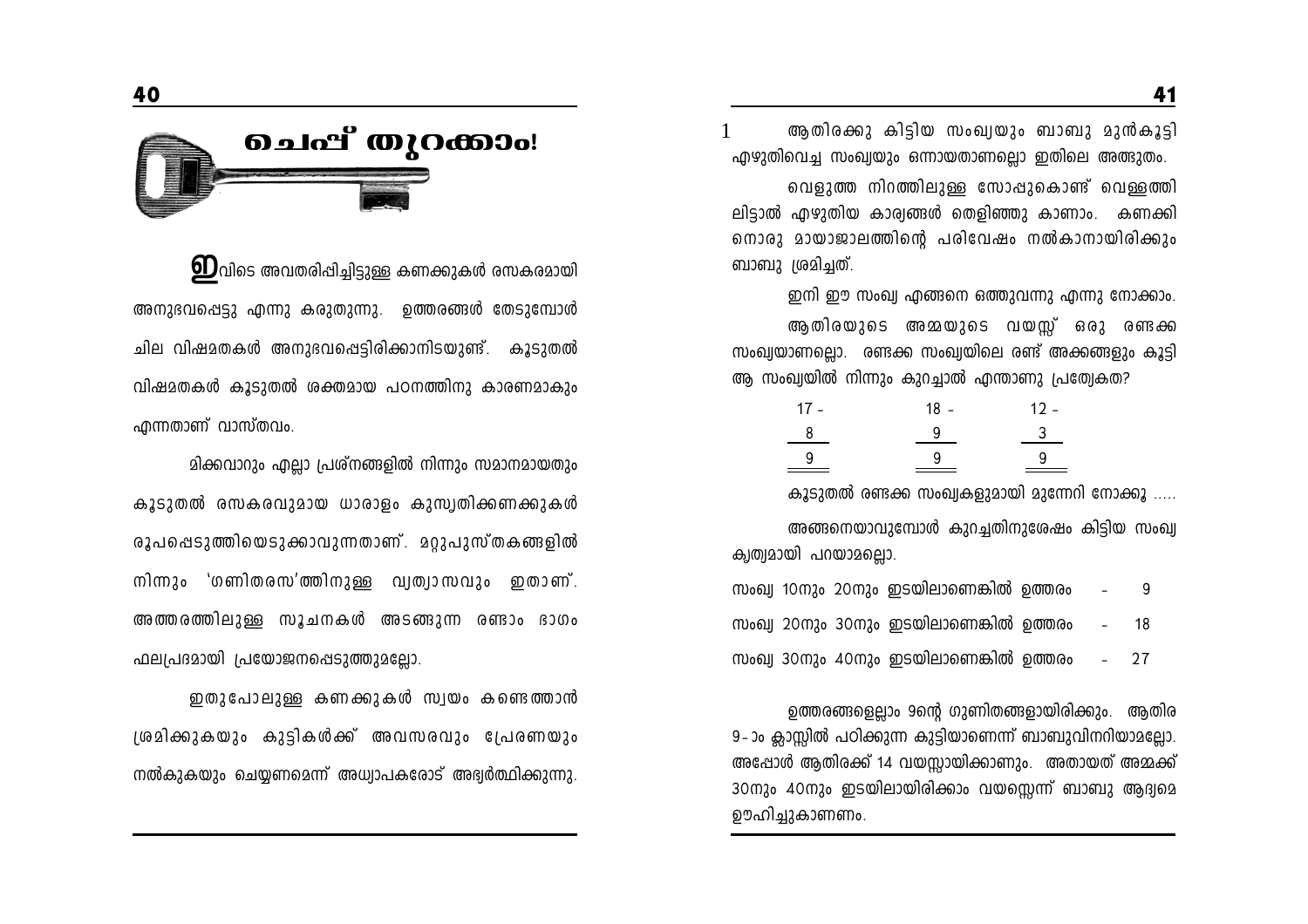ഇതേ തത്ത്വം ഉപയോഗിച്ച് ഒരു തീപ്പെട്ടിയിലെ കൊള്ളികളുടെ എണ്ണം തീപ്പെട്ടി തുറക്കാതെ പറയാം. ആദ്വം ആകെ എത്ര കൊള്ളികൾ എന്നെണ്ണാൻ സുഹൃത്തിനോട് പറയുക. ആ സംഖ്വയിലെ രണ്ടക്കങ്ങൾ കൂട്ടി അത്രയും എണ്ണം കൊള്ളികൾ എടുത്തുമാറ്റി പെട്ടി നിങ്ങളെ ഏൽപ്പിക്കാൻ പറയുക. കുലുക്കി നോക്കി രബ്ദം കേട്ട് എത്ര തീപ്പെട്ടിക്കമ്പുകളാണുള്ളിലെന്ന് പറയാം. ശബ്ദം കേട്ട് എണ്ണം പറയുന്നതിന് അല്പം പരിശീലനം നേടി തയ്യാറാവുക.

മറെന്തെലാം കണക്കുകൾ ഈ തത്വമുപയോഗി ച്ചുണ്ടാക്കാം?

\* \* \* \*

അനു അഞ്ചാം ക്ലാസ്സിലാണ് പഠിക്കുന്നത്.  $\mathcal{D}$ 10 വയസ്സായിരിക്കും പ്രായം.

| അച്ഛന്റെ പ്രായം                             | 40  |
|---------------------------------------------|-----|
| അമ്മയുടെ പ്രായം                             | 30  |
| $40 + 30 + 10$                              | 80. |
| ഇതേ രീതിയിൽ ധാരാളം കണക്കുകൾ ഉണ്ടാക്കാമല്ലോ! |     |

3 21 കോഴികളെ മൂന്നു കൂടുകളിൽ തുടർച്ചയായ ഒറ്റസംഖ്വകളായി എണ്ണം വരുന്ന രീതിയിൽ അടയ്ക്കണമെങ്കിൽ 5, 7, 9 എന്നേ വരൂ.

ഇതുപോലെ പുതിയ കണക്കുകൾ ഉണ്ടാക്കാമല്ലോ...

13 ഒഴിഞ്ഞ കപ്പുകളിൽ 4 എണ്ണം വീതം 3 സെറ്റ്  $\overline{4}$ നൽകുമ്പോൾ 3 ഐസ്ക്രീം കിട്ടും. നേരത്തെ ബാക്കിയുള്ള ഒരു കപ്പുചേർത്താൽ 4 ആകും. അങ്ങനെ 4 ഐസ്ക്രീമുകൾ ഫ്രീ ആയി കിട്ടും.

ഇതുപോലെ 50 പഴങ്ങളുള്ള രണ്ടു വാഴക്കുലകൾ 50 കടവുകൾക്കപ്പുറം കൊണ്ടുപോകണം. എന്നാൽ ഒരു കുലയ്ക്ക് ഒരു പഴമെന്ന രീതിയിൽ ഓരോ കടവിലും ചുങ്കം നൽകണം. 50 കടവുകളും നിയമപ്രകാരം കടന്ന ഒരാൾ കുറെ പഴങ്ങൾ 202കരയിലെത്തിച്ചു. നിങ്ങളാണെങ്കിൽ എത്രയെണ്ണം എത്തിക്കും?

\* \* \* \*

5 നോട്ടുകെട്ടുകളിലെ 3300 മുതൽ 3350 വരെയുള്ള 51 പത്തുരൂപ നോട്ടുകളായിരുന്നു. അത് 510 രൂപയുണ്ടായിരുന്നു എന്നായിരിക്കും അവൾ അച്ഛനോട് പറഞ്ഞത്.

 $\begin{array}{cccccccccccccc} \bullet & \bullet & \bullet & \bullet & \bullet & \bullet \end{array}$ 

9 ലഡുവീതം 3 കുപ്പികളിൽ വെച്ചാൽ 27 6 എണ്ണമായിരിക്കും പിറന്നാളിന്ബാക്കി വന്നത്. ഇത്തരം മറ്റു കണക്കുകൾ കണ്ടെത്താൻ ശ്രമിക്കുക.

 $* * * *$ 

1000 210 <sub>0</sub>

\* \* \* \*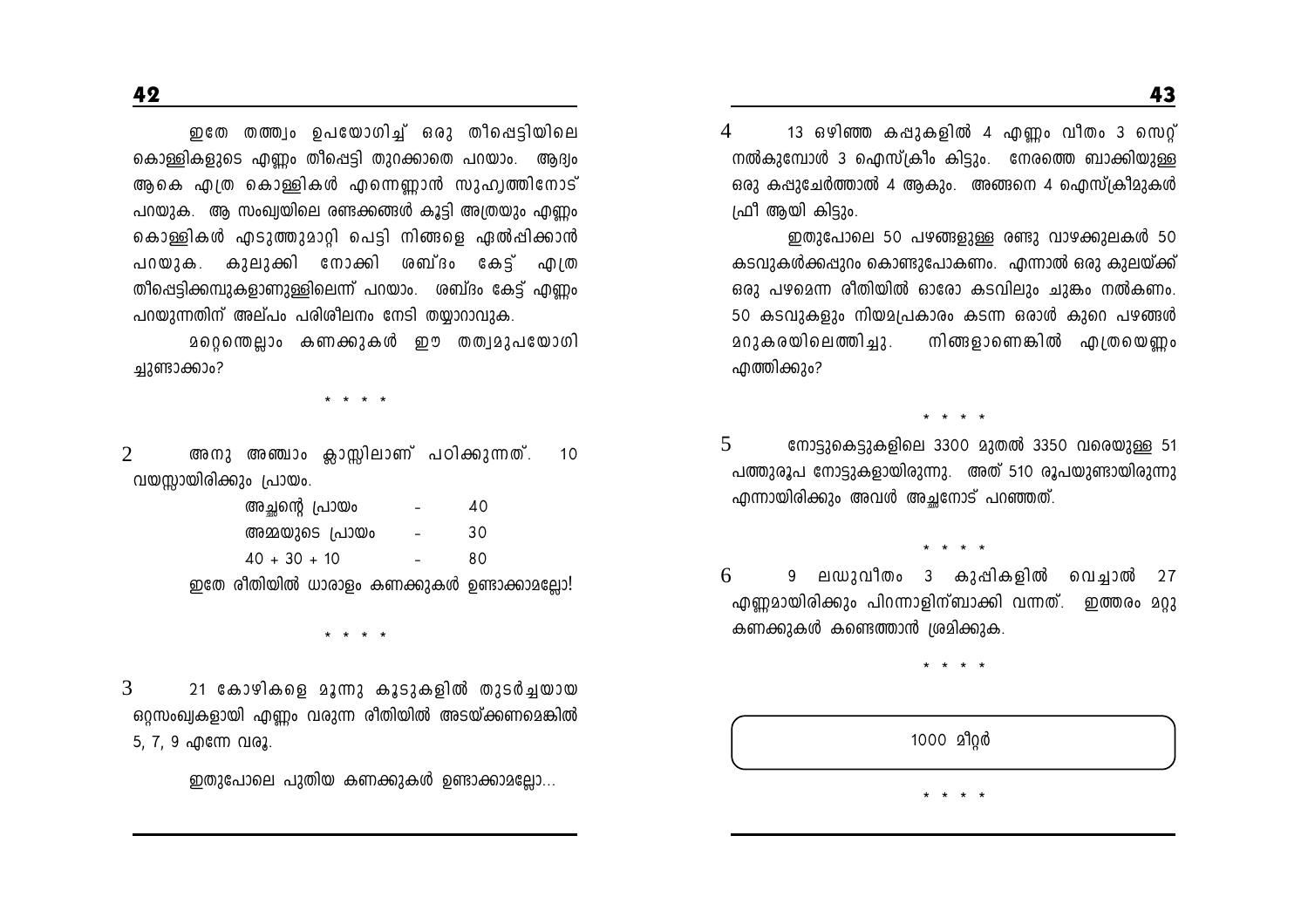തേൻ അളന്നെടുക്കുന്നത് എങ്ങനെയെന്ന് സ്വയം  $\overline{7}$ കണ്ടെത്തുമല്ലോ?

\* \* \* \* \*

4 പൂമ്പാറ്റകളാണ് ഉള്ളതെന്ന് കരുതുക. തുടർന്നുള്ളത് 8 സ്വയം ചെയ്തു നോക്കുമല്ലോ?

 $\begin{array}{cccccccccccccc} \bullet & \bullet & \bullet & \bullet & \bullet & \bullet \end{array}$ 

കാർ നമ്പർ കണക്കുപോലെ രസകരമായ കണക്കുകൾ  $\mathbf Q$ കണ്ടെത്തുക.

\* \* \* \*

2 പ്രാവശ്വം

\* \* \* \*

ഒരു സെക്കന്റിൽ ഒന്ന് എന്ന തോതിൽ എത്ര സമയം വേണ്ടിവരും?



അവസാനത്തെ പപ്പടം എങ്ങനെ വച്ചുവോ അതുപോലെ എടുക്കുക - ഇതൊരു കുസ്വതി ചോദ്യമാണ്.

\* \* \* \*

\* \* \* \*

- 11 10 പൂക്കൾ ആദ്വദിവസം വിരിഞ്ഞിട്ടുണ്ടാകും. ഇതുപോ ലെയുള്ള മറ്റു കണക്കുകൾ കണ്ടെത്തുമല്ലോ?
- മുന്നിലും പിന്നിലും തുല്വ എണ്ണമായി നിൽക്കണമെങ്കിൽ  $12<sup>°</sup>$ വ്വത്താക്വതിയിൽ ആയിരിക്കണം.
- نه به ا മൂന്ന് ആനകൾ 13
- 5, 2, 2, 1 എന്നിങ്ങനെ  $14$

15

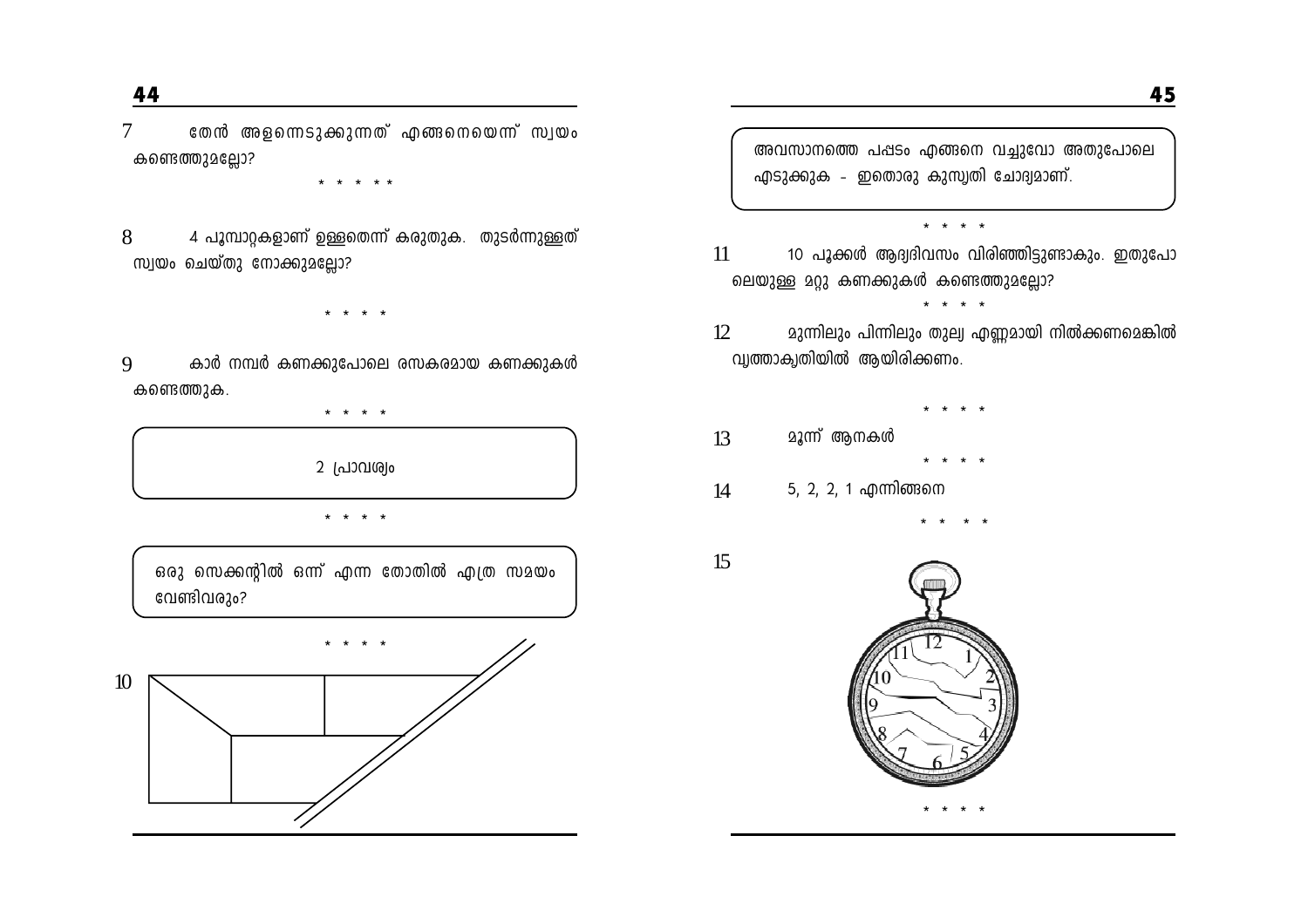$16$ പതിനാറും ഒമ്പതും ഇരുപത്തിയഞ്ചാണല്ലോ. എട്ടു കള ത്തിൽ ക്രമമിലാതെ തൊട്ടതിനുശേഷം പതിനാറു മുതൽ ഒന്നു വരെ സംഖ്വകളിൽ അവരോഹണ്യകമത്തിൽ തൊട്ടുനോക്കി പരി രോധിച്ചു നോക്കൂ…

 $* * * * *$ 

 $22$ ന്ന് പേർക്കും  $a, b, c$  എന്നിങ്ങനെ പേര് നൽകിയാൽ 17 അവർ കുന്നിക്കുരുവും നാണയവും എടുത്ത ക്രമം താഴെ പറയുന്ന6 എണ്ണത്തിൽ ഏതെങ്കിലും ഒന്നായിരിക്കും.

|                     |                               | abc $1+1=2$ $2+2=4$ $3+12=15$ $23$ 1 |              |   |
|---------------------|-------------------------------|--------------------------------------|--------------|---|
|                     | acb $1+1=2$ $2+8=10$ $3+6=9$  |                                      | 21 3         |   |
|                     | bac $1+2=3$ $2+2=4$ $3+12=15$ |                                      | 22 2         |   |
|                     | bca $1+2=3$ $2+8=10$ $3+3=6$  |                                      | $19 \quad 5$ |   |
| cab $1+4=5$ $2+2=4$ |                               | $3+6=9$                              | 18           | 6 |
|                     | cba $1+4=5$ $2+4=6$ $3+3=6$   |                                      | 17 7         |   |
|                     |                               |                                      |              |   |

18



പതിനെട്ട് ലിറർ പാലാണ് രാജു വിതരണത്തിനു കൊണ്ടു 19 പോയത്. കണക്കു ചെയ്തു നോക്കൂ...

ഇതുപോലെ താഴെ കൊടുത്ത കണക്ക് കണ്ടുപിടിക്കൂ..

ഒരു രാജാവ് കുറേ ആനകളുമായി ക്ഷേത്രദർശനത്തിനു പുറപ്പെട്ടു. ഏഴ് അമ്പലങ്ങളിൽ ദർശനം നടത്തി. ഓരോ അമ്പല ത്തിൽ ദർശനം നടത്തുമ്പോഴും ഒരാനയെ വീതം നടയ്ക്കിരു ത്തി. മാത്രമല്ല, പ്രദക്ഷിണം ചെയ്തുകഴിയുമ്പോൾ കൂടെയുള്ള തിൽ പകുതിയാനകളെ നല്കി. ഏഴു ക്ഷേത്രങ്ങൾ ഇപ്രകാരം ദർശിച്ച് തിരിച്ചെത്തുമ്പോൾ രാജാവിന്റെകൂടെ ഒരാന മാത്രം ബാക്കിയായി. എന്നാൽ, അദ്ദേഹം എത്ര ആനകളുമായാണ് പുറ പ്പെട്ടത്?

21 105 ആനകളാണ് ഇറങ്ങിവന്നത്. ഈ ചോദ്വത്തിന് ഒന്നി ലധികം ഉത്തരമുണ്ട്. കണ്ടെത്തുക?

 $* * * *$ 

 $\mathfrak{D}$ 25 ഓറഞ്ചുകൾ

 $23$ നവശ്രഹങ്ങൾ എത്രയാണ്?

 $* * * * *$ 

24 600 രൂപ ദൂരത്തിന് ആനുപാതികമാണല്ലോ. അപ്പോൾ വിഷ്ണു 400 രൂപയും സജീർ 200 രൂപയുമായിരിക്കും ഓട്ടോ ചാർജ്ജ് നൽകുക. 200 രൂപയിൽ 5 ദിവസത്തേക്കുള്ള ചാർജ്ജ് കണ്ടെത്തിയാൽ മതി. ജനുവരി മാസം എത്ര ദിവസമുണ്ടെന്ന് അറിയാമല്ലോ?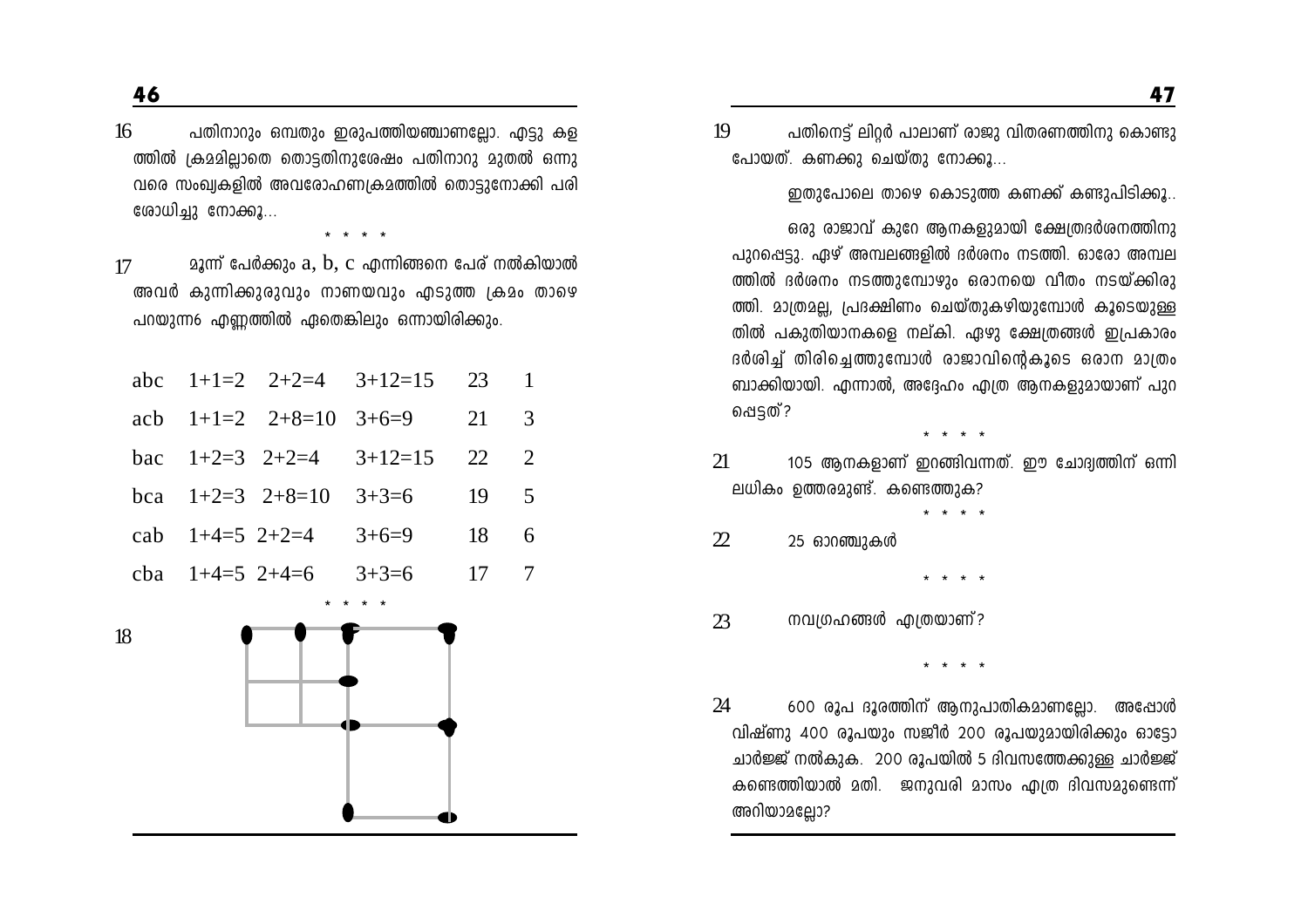# 100 മീറർ

 $25$ 5 മണിക്ക് അഞ്ചാമത്തെ ഗുളിക കഴിക്കും. അപ്പോൾ എത്ര സമയം വേണ്ടിവരും?

200003 കണക്ക്; ഒരു കോക്കിൽ അഞ്ചുമണിയടിക്കുന്ന തിന് നാല് സെക്കന്റെടുക്കും. എന്നാൽ പത്തുമണിയടിക്കുന്ന തിന് എത്ര സമയമെടുക്കും?

 $\frac{1}{2} \left( \frac{1}{2} \right)$ 

26 പത്തെണ്ണം ശരിയായി എഴുതി.

\* \* \* \*

 $27$ ഗണിതരാസ്ത്രപരമായി തവള മുകളിലെത്തുകയില്ല. രണ്ടാമത്തെ തവള ചാടുന്നത് കണക്കു കൂടി കണ്ടെത്താം.

 $* * * *$ 

28 രണ് മീറ്റർ വീതിയും രണ് മീറ്റർ നീളവുമുള്ള കടലാസിന്റെ വിസ്തീർണ്ണം 4 ചതുരശ്ര മീറ്ററായിരിക്കും. ആദ്യത്തേതിന്റെ നാല് ഇരട്ടി.

 $* * * *$ 

 $29$ 26-ാമത്തെ കണക്കു ചെയ്തതുപോലെ ശ്രമിച്ചു നോക്കൂ.

 $30$ താറാവിന് 2 കാലുകൾ വീതം. ആടിന് 4 കാലുകൾ വീതം. ആകെ 78 കാലുകൾ. 54 കണ്ണുകൾ ആയതിനാൽ ആകെ 27 എണ്ണം ഉണ്ടായിരിക്കും.

ആടുകളുടെ എണ്ണം  $x$ , താറാവുകളുടെ എണ്ണം  $y$ , എന്ന് സങ്കൽപിച്ചാൽ

 $* * * *$ 

 $2x + 2y = 54$  $4x + 2y = 78$ ഇത് നിർധാരണം ചെയ്താൽ മതി.

31

31-ാം ദിവസം തന്നെ കുളം പകുതി നിറയുമല്ലോ?  $1/6 + 2/6 = 3/6$ 

\* \* \* \* അവർ മൂന്നുപേർ മാത്രമേ ഉണ്ടായിരുന്നുള്ളൂ?  $32$  $\mathbf Q$ 3  $10<sup>10</sup>$  $8<sup>2</sup>$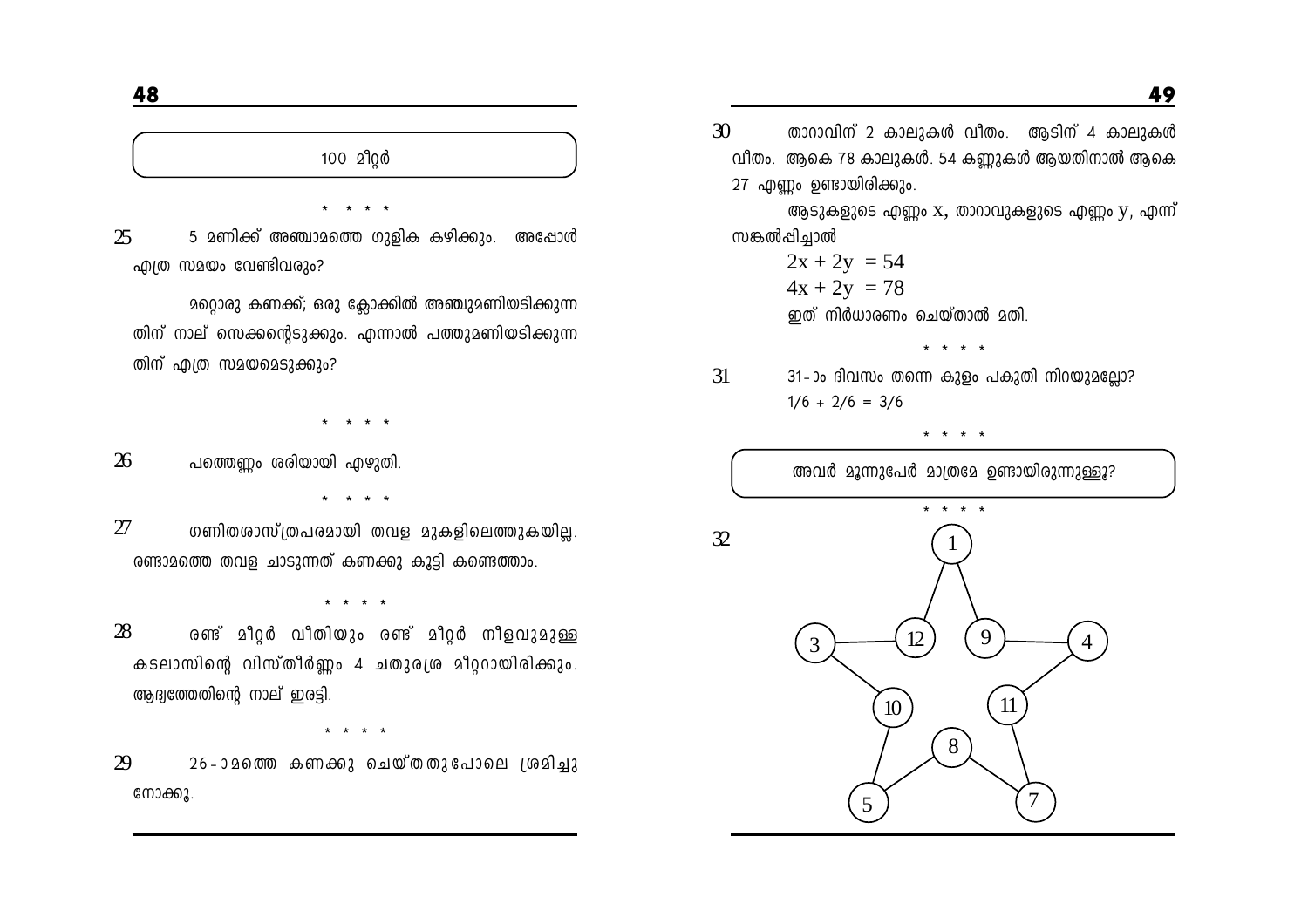# ഇനിയും എത്രയെത്ര!

ഒരു മൂന്നക്കസംഖ്വ എഴുതുക. ആ സംഖ്വതന്നെ ഒന്നുകൂടി എഴുതുക. അങ്ങനെ ഒരു ആറക്കസംഖ്വ ലഭിച്ചില്ലേ? ഈ സംഖ്വയെ 7 കൊണ്ട് ഹരിക്കുക. (ഇതൊക്കെ സാധ്യമാണോ എന്ന് സംശയമുണ്ടോ? എങ്കിൽ ചെയ്തുനോക്കൂ)

രണ്ടാമതു കിട്ടിയ ഹരണഫലത്തെ 13 കൊണ്ട് ഹരിക്കുക. എന്തെങ്കിലും പ്രത്വേകതയുണ്ടോ?

ആദ്യം എഴുതിയ സംഖ്യതന്നെ ലഭിക്കാൻ കാരണം എന്താണ്?

മൂന്നക്കസംഖ്വ ഒന്നുകൂടി എഴുതി ആറക്കസംഖ്വയാക്കിയ ഷോൾ യഥാർത്ഥത്തിൽ ആദ്യസംഖ്വയെ 1001 കൊണ്ട് ഗുണിക്കു കയായിരുന്നു.

 $345 \times 1001 = 345345$ 

വേറെ സംഖ്വകളെഴുതി ചെയ്തുനോക്കൂ

 $1001 = 7 \times 11 \times 13$ 

രഹസ്വം പിടികിട്ടിയില്ലേ?

ഇതുപയോഗിച്ച് കൂട്ടുകാരെ അതിരയിപ്പിക്കുന്ന രീതിയിൽ അവതരിപ്പിക്കാൻ മാർഗങ്ങൾ കണ്ടെത്തുമല്ലോ?

*'ഒരു തെറ്റും ചെഖ്തിട്ടില്ലാര*ത ആൾ ഒരു കുപിടുരുവും നടരുതിചിട്ടില്ല'

33  $28$ 256

 $\overline{34}$ 

50



35 പേനയ്ക്ക് പത്തു രൂപാ എന്നു കരുതിയോ? എങ്കിൽ തെറ്റി.

36 എൺപത്തിനാല് വയസ്സ്

 $\overline{37}$ ഒന്ന് മുതൽ ആറുവരെയുള്ള കള്ളികളിലെ ഷെയ്ഡ് ചെയ്ത കള്ളികളിലെ അക്കങ്ങളുടെ തുകയായിരിക്കും വിചാ രിച്ച വയസ്സ്. നൂറു വയസ്സുള്ള ഒരാളുടെ വയസ്സ് കണ്ടെത്താൻ കോളങ്ങൾ എങ്ങനെ ക്രമീകരിക്കാമെന്ന് ശ്രമിച്ചുനോക്കൂ...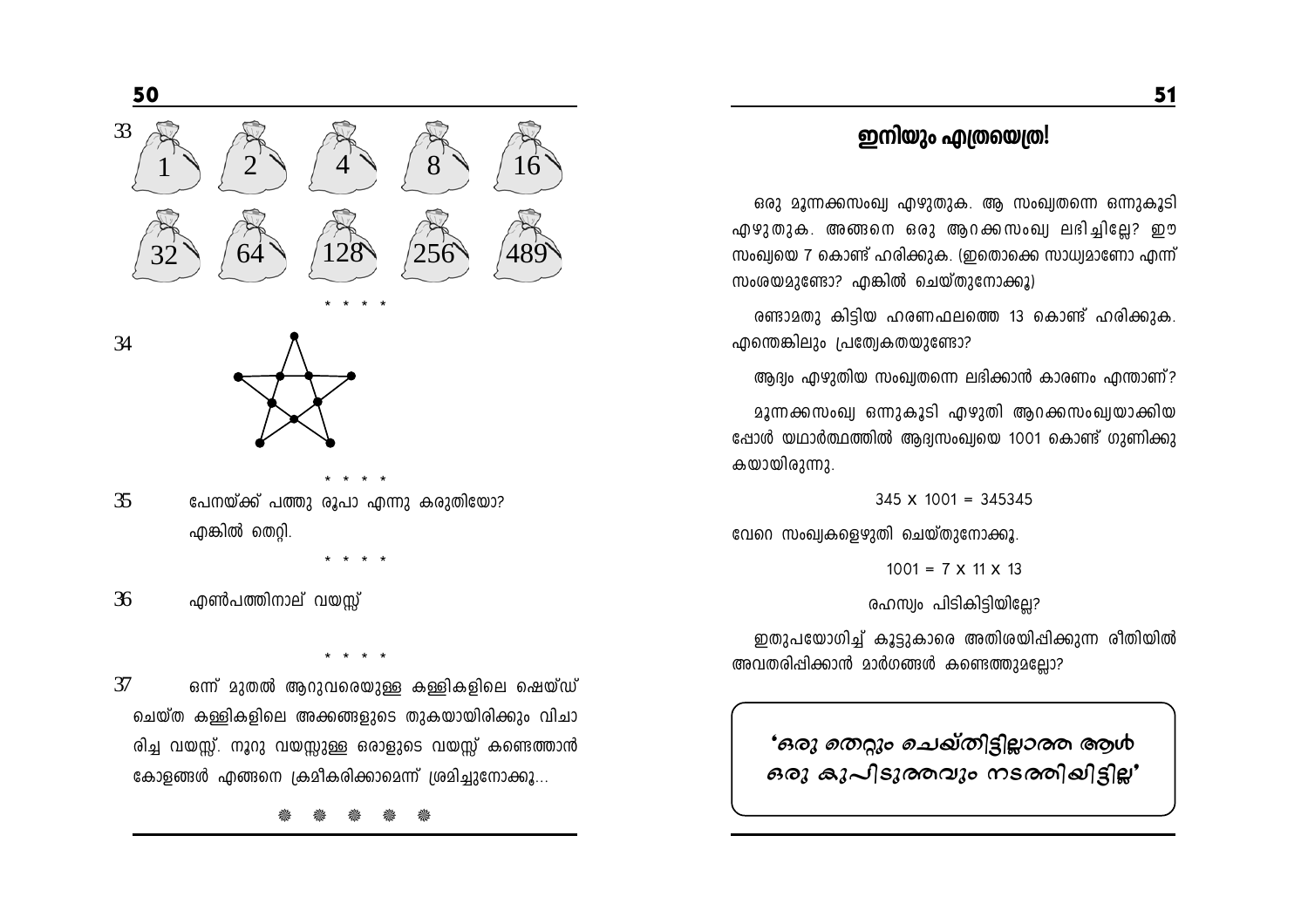ഇടത്തുനിന്നും വലത്തോട്ടും വലത്തുനിന്നും ഇട ത്തോട്ടും ഒരുപോലെ വായിക്കാൻ കഴിയുന്ന സംഖ്വയെ 'പാലിൻഡ്രോം' സംഖ്വ എന്നുപറയുന്നു. കണ്ടെത്തുക. ഭാഷയിൽ : കലിക, MALAYALAM

കൂട്ടുകാരന് ഇഷ്ടമുള്ള സംഖ്വകൾ എഴുതുന്നു. നിങ്ങളും ഇഷ്ട മുള്ള സംഖ്വകൾ എഴുതുന്നു. കണക്ക് ചെയ്തു തുടങ്ങുംമുൻപേ ഉത്തരം പ്രവചിക്കുന്നു!

നിങ്ങളുടെ പ്രവചനം ഒരു കടലാസിൽ എഴുതി മറച്ചുവെ ക്കുന്നു.

ഇനി കണക്കു തുടങ്ങാം...

കൂട്ടുകാരൻ ഇഷ്ടമുള്ള ഒരു നാലക്കസംഖ്വ എഴുതട്ടെ. നിങ്ങൾ അതിലെ ഓരോ അക്കവും ഒമ്പതിൽനിന്നും കുറച്ച് ഒരു നാലക്ക സംഖ്വ അതിനുചുവടെ എഴുതുക. ഇത് രണ്ടുതവണ കൂടി ചെയ്യുക. തുക കാണുക. പ്രവചനം ശരിയാകുന്നുണ്ടോ? എന്തു കൊണ്ട് ?

നിങ്ങൾ എഴുതിയ സംഖ്വ ചേർക്കുമ്പോൾ ഓരോ തവണയും അത് 9999 ആകുന്നു. അങ്ങനെ 3 തവണ 9999 കൂട്ടുന്നതിന്റെ ഉത്തരം പ്രവചിക്കുക എളുപ്പമാണല്ലോ?

അവസാനത്തെ 9ൽ നിന്നും രണ്ട് കുറച്ച് 7 എന്ന് എഴുതുക. സംഖ്വയുടെ ആദ്വം 2 ചേർക്കുക. അങ്ങനെ ഉത്തരം 29997 എന്ന് പ്രവചിക്കാം.

താഴെക്കാണുന്ന പ്രത്വേകതകൾ ഉപയോഗിച്ച് ഇത്തരം ധാരാളം ഗണിതരസങ്ങൾ ആവിഷ്ക്കരിക്കുക.

| $999 \times 2 = 1998$ | $99 \times 3 = 297$       |
|-----------------------|---------------------------|
| $999 \times 3 = 2997$ | $9999 \times 6 = 59994$   |
| $999 \times 4 = 3996$ | $99999 \times 8 = 799992$ |
| $999 \times 5 = 4995$ |                           |
| $999 \times 6 = 5994$ |                           |
| $999 \times 7 = 6993$ |                           |
| $999 \times 8 = 7992$ |                           |
| $999 \times 9 = 8991$ |                           |

പൂജ്വമില്ലാത്ത സംഖ്വാസമ്പ്രദായമാണ് റോമൻ

മണിച്ചെയ്ൻ എന്നു കേട്ടിട്ടുണ്ടോ?

ഒരാൾ മൂന്നാളെ ചേർത്താൽ അയാൾക്ക് മുടക്കുമുതൽ തിരികെ കിട്ടും. ഇത് പലരീതിയിലും നടത്തുന്നവരുണ്ട്.

നിങ്ങൾ ഇതിൽ രണ്ടാമത്തെ കണ്ണിയിൽ ചേർന്നു എന്നു കരു തുക. വിദാവനം ചെയ്തപോലെ ആളുകളെ ചേർക്കുകയാണെ ങ്കിൽ 13 -ാമത്തെ കണ്ണിയിൽ എത്ര ആളുകൾ ഉണ്ടാകും?

531441 പേർ.

വയനാട് ജില്ലയിലെ മുഴുവൻ ആളുകളെയും ചേർത്തുകഴി ഞ്ഞിട്ടുണ്ടാകും.